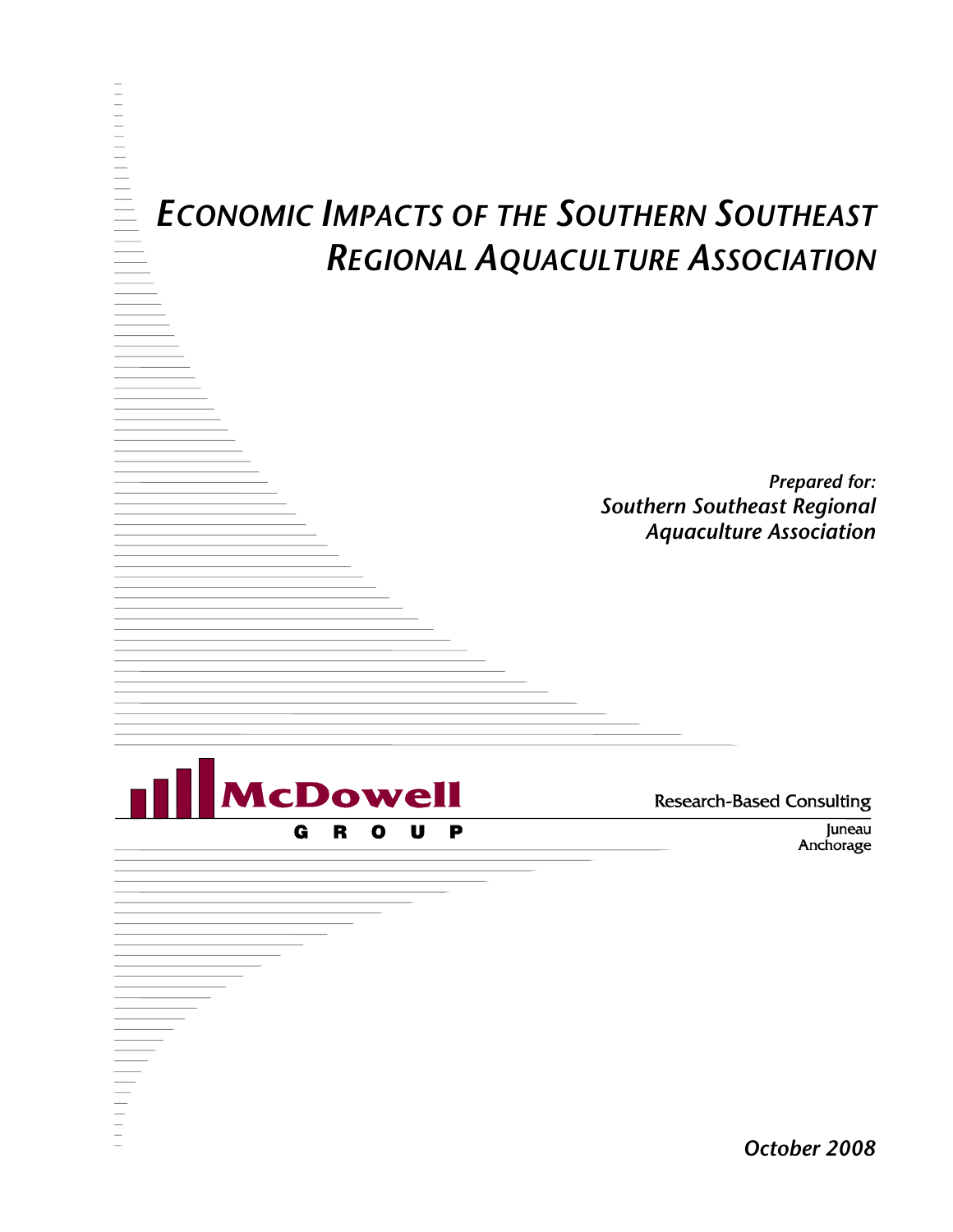# **Table of Contents**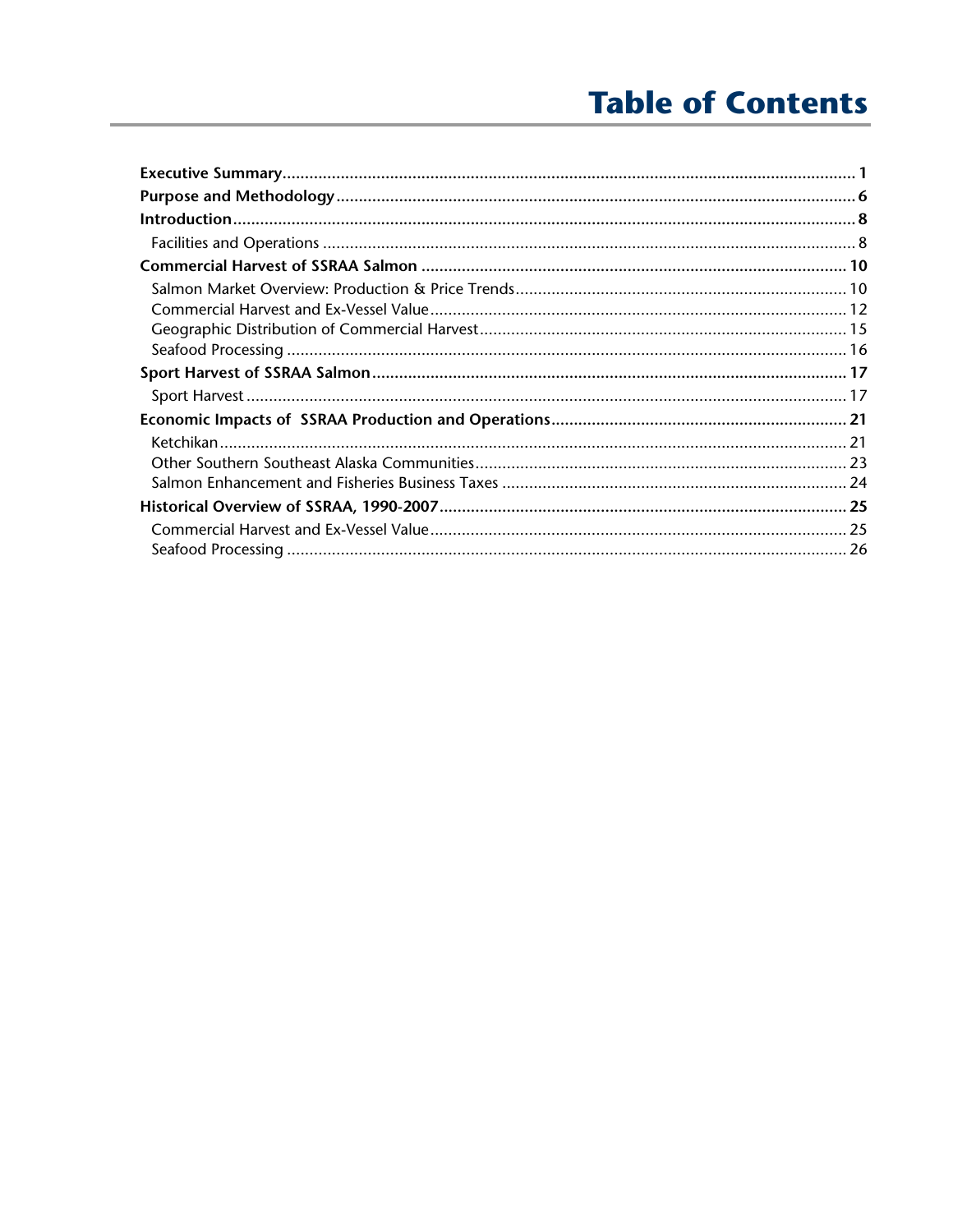The Southern Southeast Regional Aquaculture Association (SSRAA) has a significant economic impact on Southern Southeast Alaska's commercial fishing, seafood processing and sportfishing industries through its salmon production efforts and general operations. The purpose of this study is to estimate the level of impact in each of these industries, as well as the impacts to local and regional economies in Southeast Alaska. Key findings are presented below.

# **Commercial Harvest**

- Between 2001 and 2007, commercial fishermen harvested 81.3 million pounds of SSRAA-produced salmon with an ex-vessel value of \$36.3 million. The ex-vessel value is the gross value paid by seafood processors to commercial fishermen for their catch.
- In 2007, 18.0 million pounds of SSRAA salmon were harvested by commercial fishermen, with an exvessel value of \$9.5 million. This includes \$5.5 million earned by commercial fishermen residing in Southern Southeast (SSE) Alaska.
- The total economic output resulting from commercial harvest of SSRAA salmon by SSE resident fishermen was \$8 million in 2007. This output generated an annual equivalent of 110 jobs and \$3.6 million in labor income.



### **Total Ex-Vessel Value of SSRAA Salmon Commercial Harvest, 2001-2007**

- Between 2001 and 2007, SSRAA salmon comprised 12 percent of the salmon harvest volume in SSE Alaska (districts 1 through 9) and accounted for one-quarter (23 percent) of the total ex-vessel value of salmon in the area.
- In 2006, SSRAA salmon made up 37 percent of the total ex-vessel value and 44 percent of the harvest volume of SSE salmon fisheries. Returns of SSRAA salmon were particularly strong in 2006, but the SSE contribution percentages were further inflated due to poor returns of wild pink stocks that season.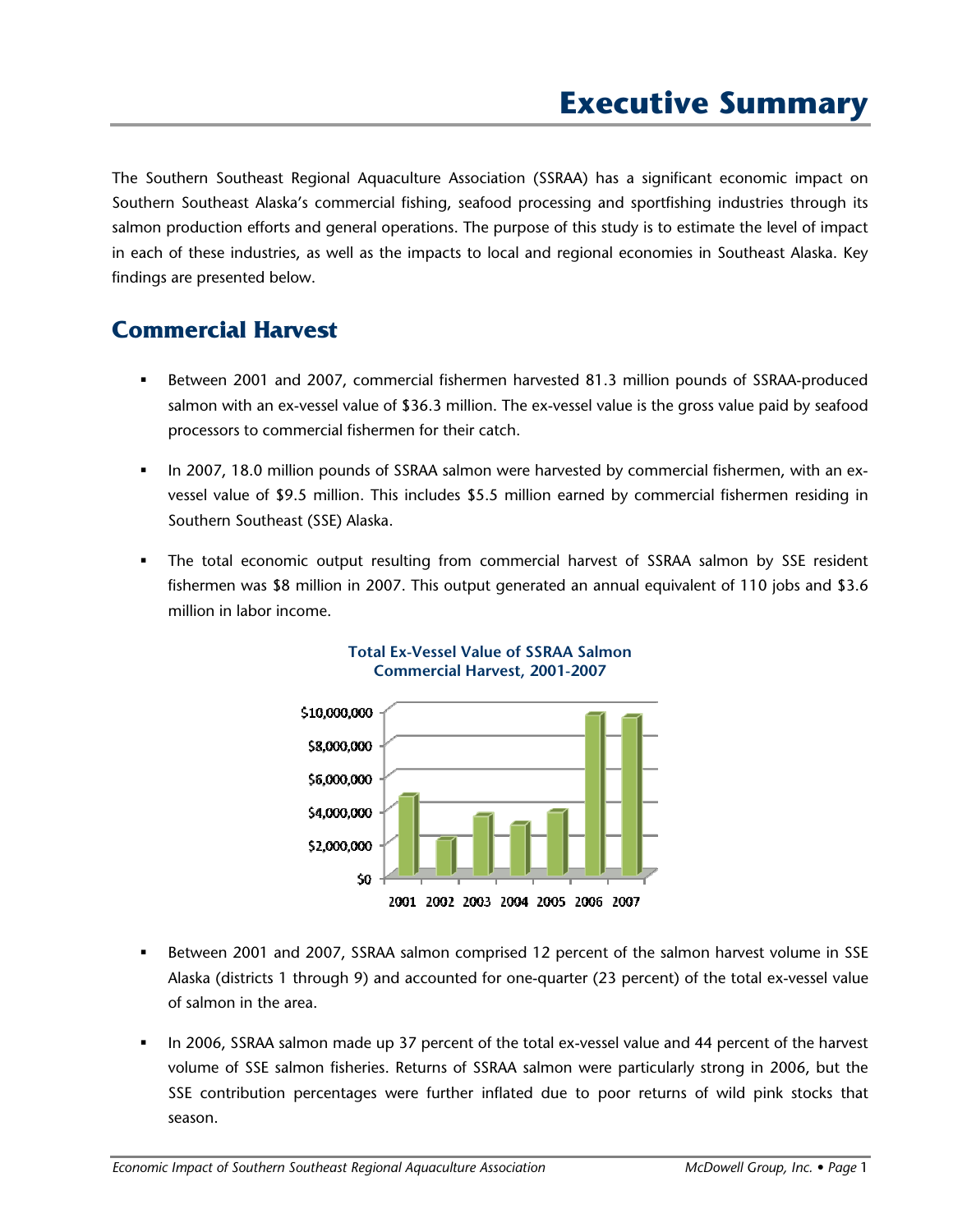- Adult returns of SSRAA salmon were strong again in 2007. Despite a rebound in SSE pink stocks, the ex-vessel value of SSRAA salmon in 2007 still accounted for one-third (31 percent) of total SSE value, even while the SSRAA percentage of harvest volume dropped to 12 percent. This is attributed to high chum salmon prices in 2007.
- Benefits from SSRAA-produced salmon are well distributed among the three major commercial harvest gear types—purse seine, drift gillnet, and troll. Between 2001 and 2007, the purse seine fleet averaged an annual ex-vessel income of \$2.1 million from SSRAA fish, followed by the drift gillnet fleet at \$1.9 million, and trollers at \$1.8 million.
- In terms of overall ex-vessel value, chum is the most valuable SSRAA-produced salmon. From 2001 and 2007, commercial fishermen earned an annual average of \$3.2 million from SSRAA chum. SSRAA coho yielded an annual average of \$1.2 million, followed by chinook (\$700,000), and sockeye (\$14,000).

### **Seafood Processing**

- In addition to the benefits garnered by fishermen, the commercial harvest of SSRAA salmon generates substantial benefits for Southeast Alaska's seafood processors, as indicated by first wholesale value. The first wholesale value is defined as payment received upon sale of product by a processor to a buyer outside their affiliate network. Between 2001 and 2007, the total first wholesale value of SSRAA salmon was \$115 million, with an annual average of \$16.4 million.
- In 2007, the first wholesale value of SSRAA salmon totaled \$32.1 million, including \$11.2 million in chum roe products. Excluding the ex-vessel value, the net wholesale value of SSRAA salmon was \$22.6 million in 2007. This includes fish that were harvested in both common property and cost recovery efforts.
- Based on the net wholesale value (\$22.6 million), McDowell Group estimates that the processing of SSRAA salmon resulted in economic output totaling \$30 million in 2007. Over half of this output (\$17 million) went into the Ketchikan economy, including \$2.5 million in labor income and an annual equivalent of 112 jobs.



#### **First Wholesale Value of SSRAA Salmon with Chum Roe Shown Separately, 2001-2007**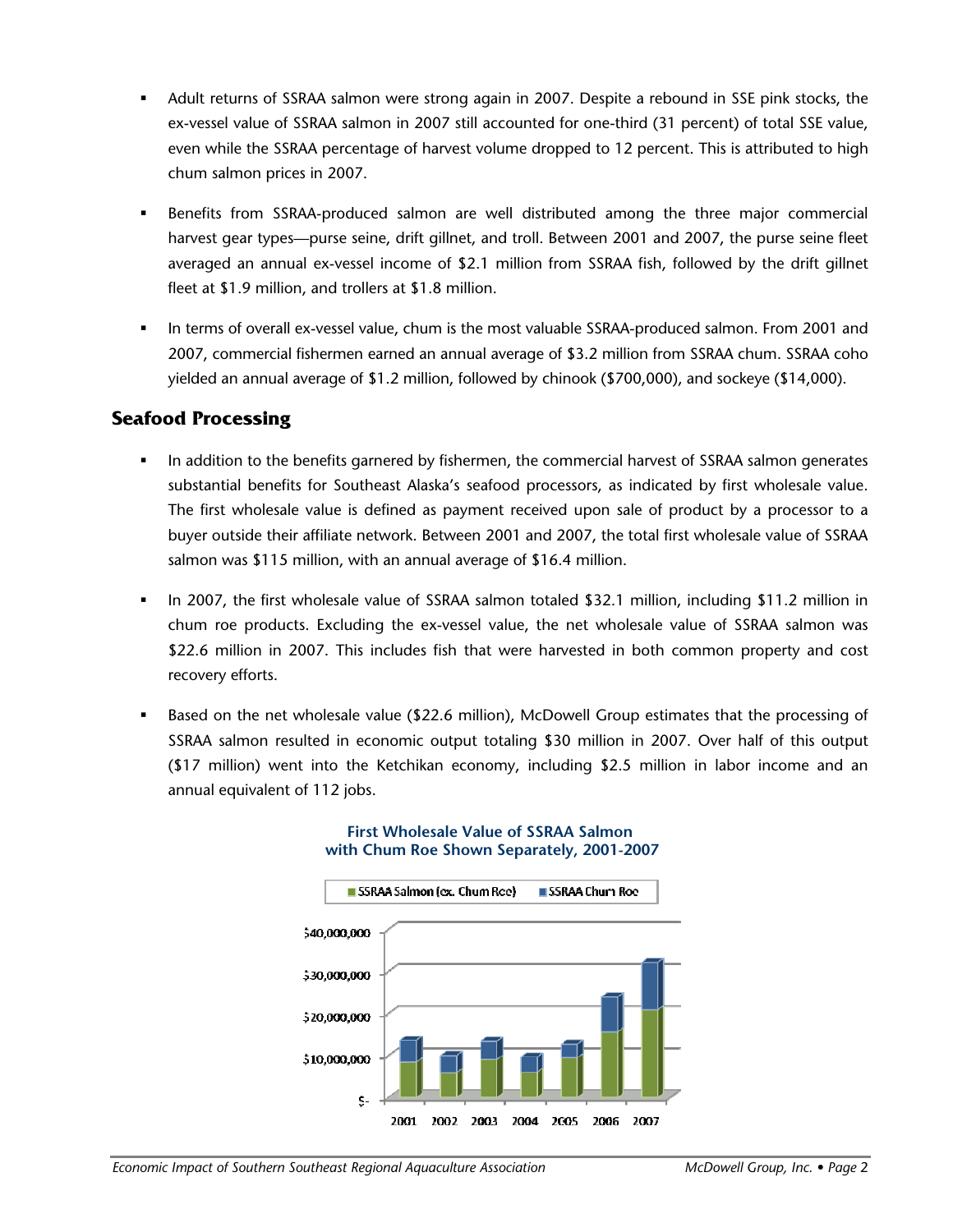# **Sport Harvest**

- SSRAA-produced chinook and coho salmon have a substantial impact on the sportfish industry in SSE Alaska. Without SSRAA fish, there would likely be fewer sportfish charter businesses operating in and around Ketchikan, Wrangell, Petersburg, and on Prince of Wales Island.
- Between 2001 and 2007, SSRAA production added 200,000 chinooks and cohos to the SSE sport harvest, averaging 27,000 salmon annually.
- The economic impacts of the sport fish industry are difficult to quantify and measuring the impact of SSRAA fish as part of the industry is even more of a challenge. McDowell Group estimates that \$2.3 million entered the Ketchikan economy in 2007 as a direct result of SSRAA chinooks and cohos caught by sport fishermen visiting Ketchikan. This translates to approximately \$3 million in total economic output, including \$1 million in labor income and an annual equivalent of 45 jobs.



#### **Total Number of SSRAA Salmon Harvested in Sport Fisheries, 2001-2007**

# **Combined Economic Impacts of SSRAA Production and Operations**

Generally speaking, residents of most Southern Southeast Alaska communities, including Ketchikan, Petersburg, Wrangell, Prince of Wales Island, and the surrounding area, feel the impacts of SSRAA production and operations. Combined economic impacts include direct spending associated with commercial fishing, seafood processing, the sport fish charter industry, and SSRAA operations, as well as all related indirect and induced spending. Tax revenue generated from the harvest of SSRAA salmon is presented separately.

### **Southern Southeast Alaska**

- In 2007, combined economic output in SSE from SSRAA production and operations totaled \$46 million, including 420 jobs and \$11.5 million in labor income.
- The bulk of this economic activity is in the Ketchikan area, but significant impacts also occur in the Petersburg-Wrangell area and on Prince of Wales Island.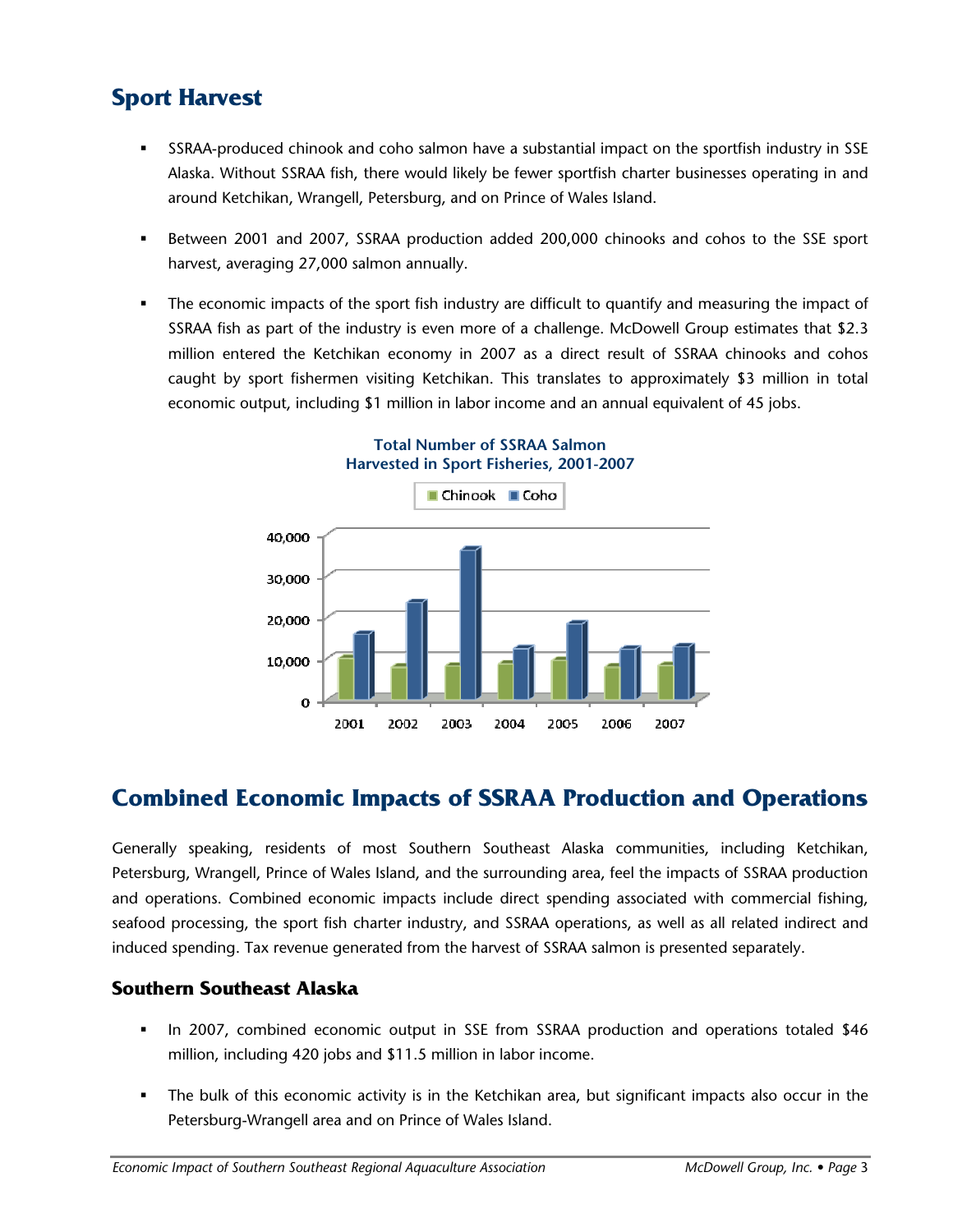### **Ketchikan**

- In 2007, the combined economic output in Ketchikan resulting from SSRAA production and operations totaled \$26 million, including 220 jobs and \$6 million in labor income.
- Two-thirds of this output comes from the seafood processing industry. Another 15 percent is generated by SSRAA operations.

### **Salmon Enhancement and Business Taxes**

- Harvest and processing of SSRAA-produced salmon generated \$2.5 million in revenue from the Salmon Enhancement Tax and Fisheries Business Tax between 2001 and 2007.
- In 2007, taxes paid on SSRAA salmon totaled \$600,000.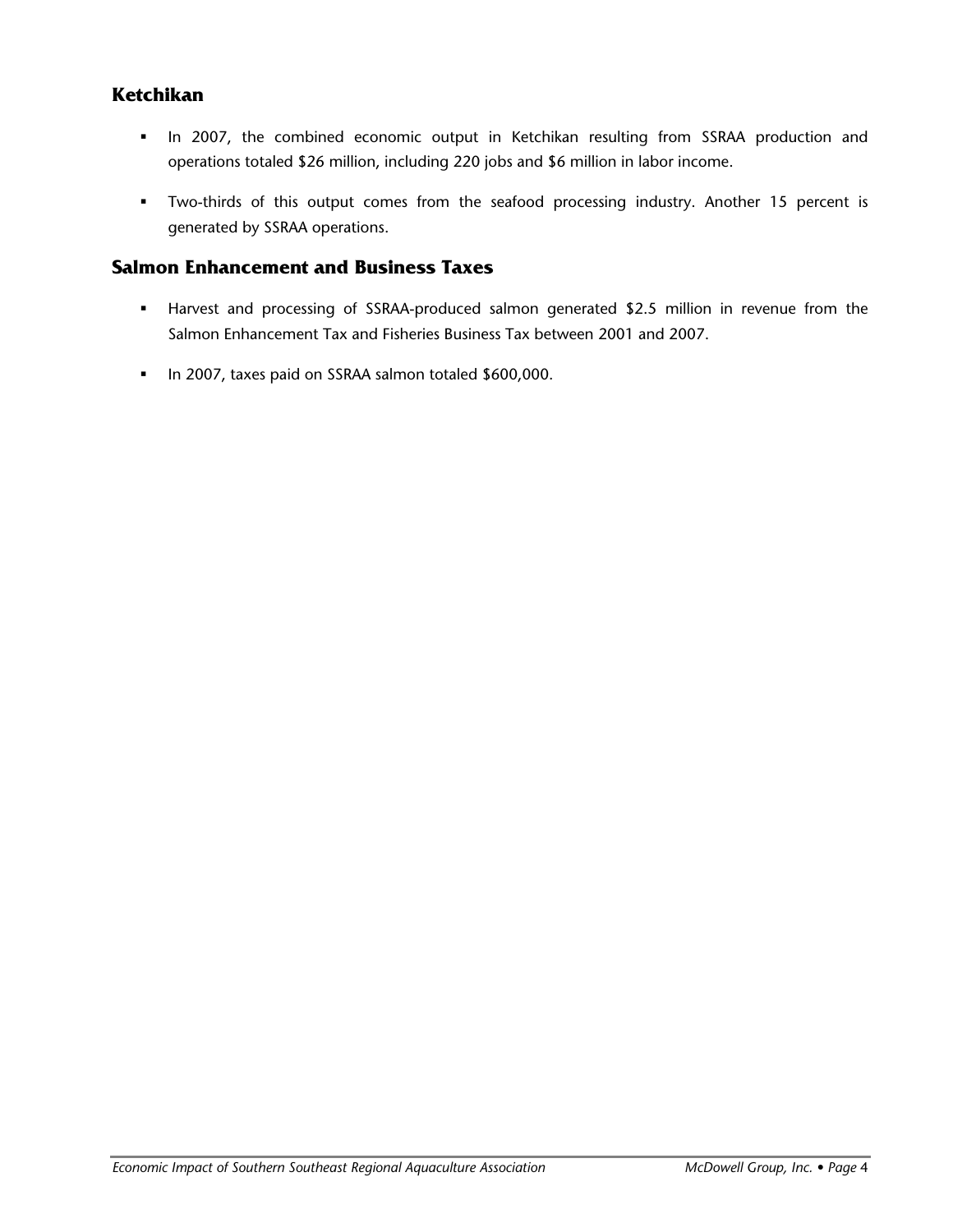### **Impact Summary**

The table below summarizes harvest volume and value of SSRAA-produced fish, as well as economic impacts of SSRAA operations and production.

#### **Summary SSRAA Production, Operations, and Economic Impacts, 2007**

|                                                                                       | <b>Harvest Volume</b>         |                   |                     |
|---------------------------------------------------------------------------------------|-------------------------------|-------------------|---------------------|
| Total SSRAA Production (# of fish; includes common property, cost recovery and sport) |                               | 3.2 million       |                     |
| Commercial harvest of SSRAA salmon (# of fish, includes common property)              |                               |                   | 2.2 million         |
| SSRAA commercial harvest as % of Southern Southeast Alaska total harvest              |                               |                   | 12%                 |
| Sport harvest of SSRAA salmon (# of fish)                                             |                               |                   | 21,000              |
|                                                                                       | <b>Harvest Value (Direct)</b> |                   |                     |
| Total harvest ex-vessel value of SSRAA salmon                                         |                               |                   | \$9.5 million       |
| harvested by SSE Alaska residents                                                     |                               |                   | \$5.5 million       |
| SSRAA salmon ex-vessel value as % of Southern Southeast Alaska total ex-vessel value  |                               |                   | 31%                 |
| First wholesale value of SSRAA salmon (processed in Southern Southeast Alaska)        |                               | \$32.1 million    |                     |
| processed in Ketchikan                                                                |                               | \$18.1 million    |                     |
| processed in Ketchikan as % of total first wholesale value                            |                               | 56%               |                     |
| <b>SSRAA Employment, Payroll and Spending (Direct)</b>                                |                               |                   |                     |
| SSRAA annual average employment                                                       |                               |                   | 38                  |
| SSRAA total annual payroll                                                            |                               |                   | \$1.7 million       |
| SSRAA total annual spending on goods and services                                     |                               |                   | \$8.1 million       |
| spending in Southern Southeast Alaska                                                 |                               | \$2.2 million     |                     |
|                                                                                       | <b>Economic Impacts*</b>      |                   |                     |
|                                                                                       | <b>Total Output</b>           | <b>Employment</b> | <b>Labor Income</b> |
| Commercial harvest of SSRAA salmon                                                    | \$8 million                   | 110               | \$3.6 million       |
| Seafood processing of SSRAA salmon                                                    | 30 million                    | 215               | 4.9 million         |
| Sport harvest of SSRAA salmon                                                         | 3 million                     | 45                | 1.0 million         |
| <b>SSRAA</b> operations                                                               | 5 million                     | 50                | 1.9 million         |
| Total economic output from SSRAA activity                                             | \$46 million                  | 420               | \$11.5 million      |

\*Impacts include commercial harvesting and processing of SSRAA salmon, sport charter harvest, direct SSRAA operations, and all indirect multiplier effects throughout the regional economy. Total labor income does not equal the sum of categorical labor income values due to rounding.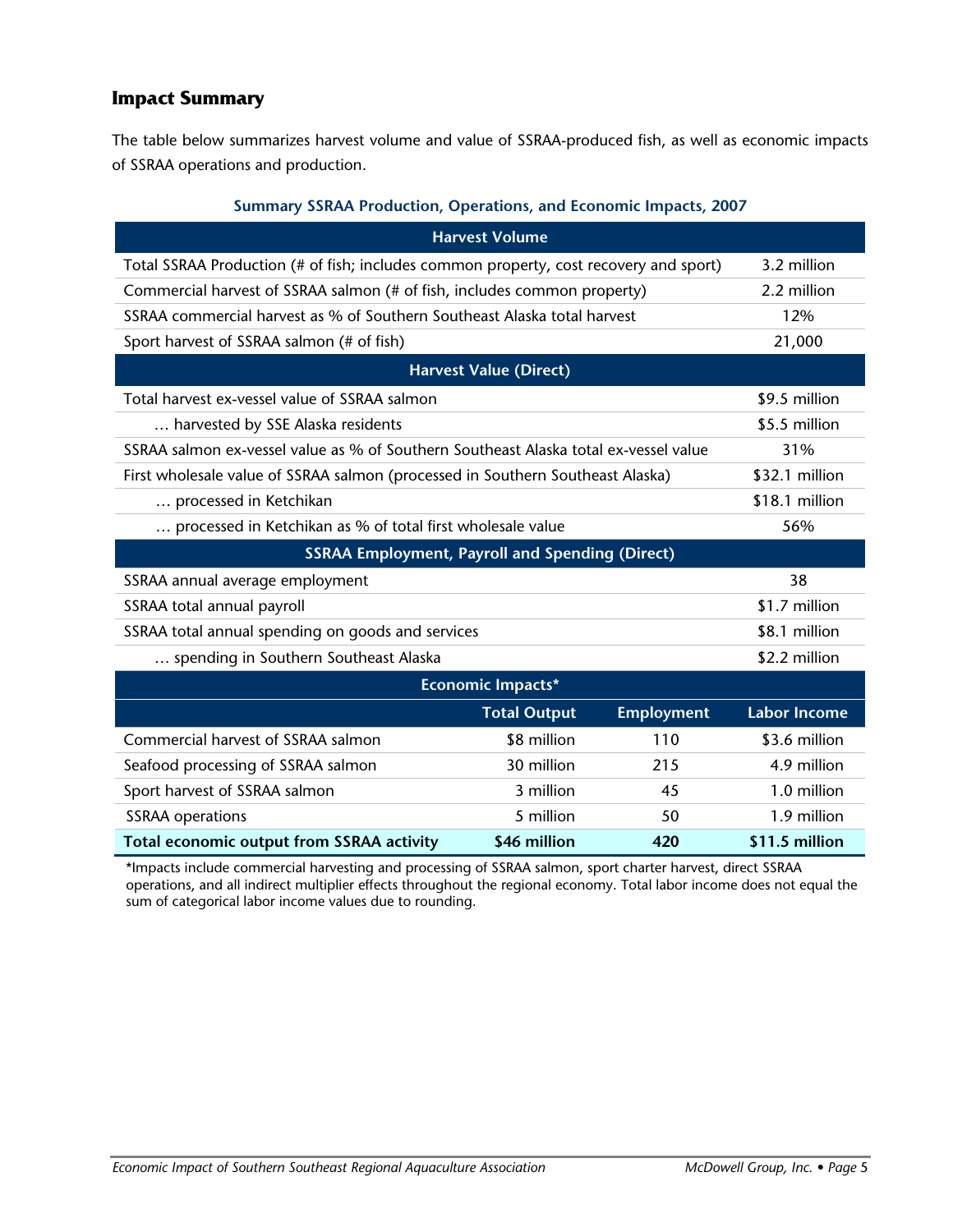## **Purpose and Scope**

The purpose of this study is to provide an estimate of the economic impacts of the Southern Southeast Regional Aquaculture Association (SSRAA) between 2001 and 2007. This is an update of an earlier economic impact report produced by McDowell Group in 2001. Similar to the 2001 study, this report concentrates on five primary subjects:

- 1. *Commercial Harvest*—The overall economic benefits of commercially caught SSRAA salmon are presented using ex-vessel income to Southeast Alaska fishermen. Ex-vessel income to Southeast fishermen represents the gross value paid to fishermen for their catch. The geographic distribution of earnings from SSRAA salmon commercial harvest is also reported.
- 2. *Seafood Processing*—The overall economic impact from processing SSRAA salmon harvested in commercial fisheries is addressed. First wholesale value represents the first sale of fish by a processor to a buyer outside their affiliate network.
- 3. *Sport Harvest*—Contributions of SSRAA fish to the regional sport harvest are addressed, including economic output from non-resident harvest facilitated by the charter industry.
- 4. *Regional and Local Economic Impacts*—This includes estimates of the economic benefits of SSRAA salmon to the Southern Southeast region, as well as to the local Ketchikan economy.
- 5. *Local Tax Benefits*—Tax revenue is generated from all commercially harvested fish in Alaska via a 3 percent Salmon Enhancement Tax and a 3 percent Fisheries Business Tax.

For purposes of this report, Southern Southeast Alaska is defined as the Ketchikan Gateway Borough, Prince of Wales (POW) Island-Outer Ketchikan Census Area, and Wrangell-Petersburg Census Area. In terms of commercial fishing districts, SSE is defined as districts 1 through 9.

# **Methodology**

The data used in this report comes from a variety of sources, including SSRAA, Alaska Commercial Fisheries Entry Commission (CFEC), Alaska Department of Fish and Game (ADFG), Alaska Department of Labor and Workforce Development (ADOLWD), and Alaska Department of Revenue. In addition, interviews with SSRAA staff and sport charter operators were conducted. Recent McDowell Group research on the Ketchikan, Wrangell, Petersburg, and POW economies was also used in this study.

Estimates provided in this report are based on the best available data. Volume and value estimates of SSRAA salmon that was commercially harvested are based on data provided by SSRAA, CFEC and ADFG. Wholesale values are based on average annual prices per product form for Southeast Alaska, published by Alaska Department of Revenue. Wholesale values for 2007 were estimated by multiplying the 2007 ex-vessel value by the average 2001-2006 ratio between wholesale and ex-vessel values.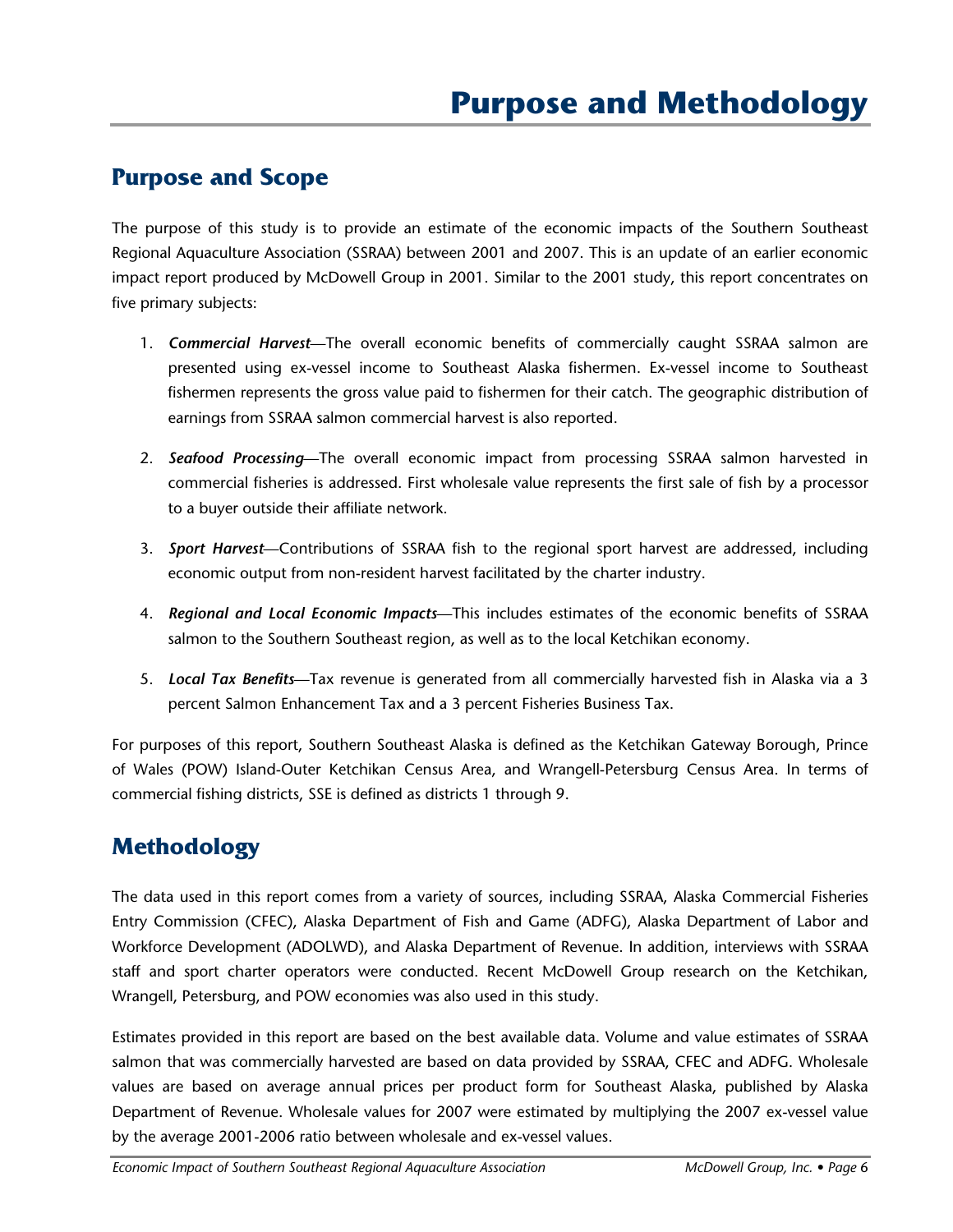The value of SSRAA salmon processed in Ketchikan was estimated by multiplying the total first wholesale value of SSRAA salmon by the ratio of salmon harvested from districts 1 through 9 and landed in Ketchikan to the total volume harvested from districts 1 through 9. Harvest and landing data are based on information reported on fish tickets. This methodology assumes the SSRAA-produced salmon harvested from districts 1 through 9 and landed in Ketchikan were also processed in Ketchikan. The data does not account for salmon that was reported to be processed in Ketchikan but transferred by a processor to another location, or salmon that was intended to be processed in another location but transferred to Ketchikan.

Some wholesale value data was unavailable from the Alaska Department of Revenue due to confidentiality regulations. The study team made an effort to be conservative at analysis points when it was possible to choose from a range of values. Therefore, wholesale values reported in this study should be considered *minimum* estimates.

Sport fish estimates are based on data provided by SSRAA, ADFG, the Ketchikan Gateway Borough, and interviews conducted with sport fish charter operators in Ketchikan, Wrangell, Petersburg, and on POW Island.

McDowell Group developed an economic model to estimate the economic impacts related to SSRAA production and operations. Inputs to this model were drawn from the sources described above. The model linked ex-vessel volume and value data, ADOWLD employment and payroll data, first wholesale value data, and other information to generate estimates of annual employment, income, and total output related to SSRAA salmon. Multipliers were drawn from IMPLAN, a widely used input-output model useful in measuring the direct, indirect and induced economic impact of industry and infrastructure development. Along with experience from previous analysis, the study team used the model to estimate the economic impacts related to the sport fish harvest of SSRAA fish and to SSRAA operations in SSE.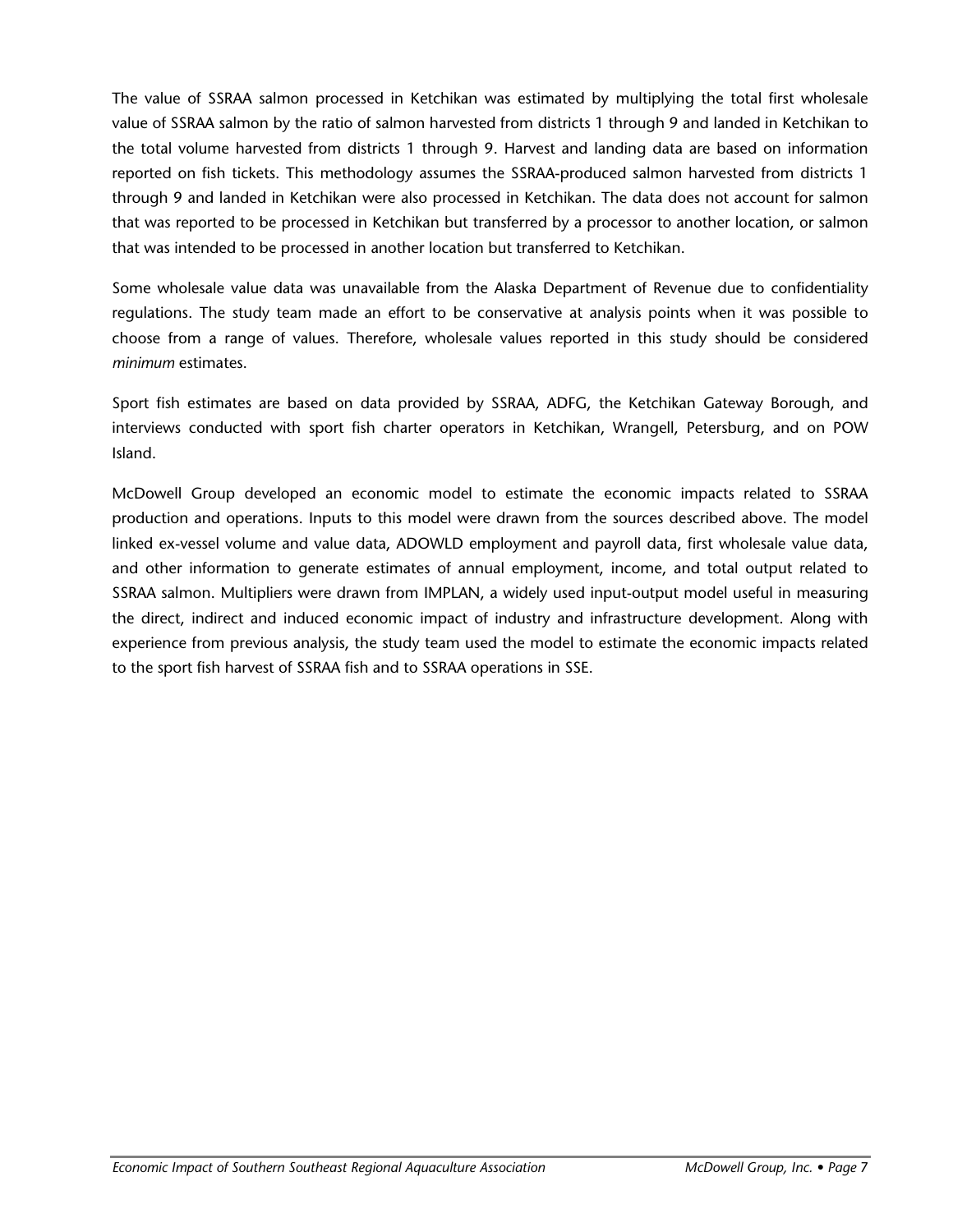# **Introduction**

The Southern Southeast Regional Aquaculture Association (SSRAA) is a non-profit corporation headquartered in Ketchikan, Alaska. The organization was incorporated in 1976 and began operation in 1978 to enhance the salmon stocks in Southern Southeast Alaska from Dixon Entrance to Frederick Sound. SSRAA is guided by a 21-member Board of Directors representing a diverse group from the commercial, subsistence, sport, and fish processing sectors, as well as representatives from Native corporations, municipalities, the business community, and the general public. SSRAA employs an annual average of 38 staff and a peak of 45 workers during the summer months.

SSRAA is funded primarily through a combination of revenues from a 3 percent ex-vessel tax on landed salmon within its operating area, and through cost recovery of adult salmon returns. SSRAA is unique among aquaculture associations in that it markets its own cost recovery fish. Chum salmon are the backbone of SSRAA cost-recovery income. The chum roe is processed into Ikura, a highly desired salmon product in Japan and Eastern Europe. The chum flesh is used for a variety of products, such as smoked salmon.

## **Facilities and Operations**

SSRAA operates four hatcheries, five remote release sites, and two restoration sites throughout Southern Southeast Alaska. Hatcheries are located at Whitman Lake in Ketchikan; in Neets Bay, roughly 40 miles north of Ketchikan; Burnett Inlet, 25 miles south of Wrangell; and Crystal Lake, 20 miles south of Petersburg. These facilities raise chinook, coho, chum, and sockeye salmon for on-site releases, as well as releases from remote sites in Kendrick Bay, Nakat Inlet, Anita Bay, Bakewell Lake, and Neck Lake. Additionally, SSRAA has wild salmon stock restoration projects at Hugh Smith Lake and McDonald Lake.

**Chum** salmon constitute SSRAA's largest production effort and expected return. They are produced at the Whitman Lake and Neets Bay facilities, and released on-site at the hatcheries and at remote sites in Kendrick Bay, Nakat Inlet, and Anita Bay. Chum are primarily targeted by drift gillnet and purse seine fisheries in Clarence and Sumner Straits. Since 2001, SSRAA contributions to common property commercial fisheries have ranged from 463,000 fish in 2002 to 2.3 million fish in 2006, with a 2001-2007 average return of 1.2 million fish. The 2007 chum harvest totaled approximately 2 million SSRAA-produced fish.

**Coho** salmon are produced primarily at the Neets Bay hatchery, as well as at the Whitman Lake and Crystal Lake facilities. In addition to hatchery releases, coho are also released from a large enhancement project at Neck Lake. Coho are primarily targeted by trollers region-wide, and by drift gillnetters and sport fishermen in Sumner and Clarence Straits and the Ketchikan area. Recent commercial and sport harvest of SSRAA coho has ranged from 125,000 fish in 2006 to 379,000 fish in 2003, with a 2001-2007 average of 240,000 fish. The 2007 harvest was roughly 196,000 SSRAA-produced coho.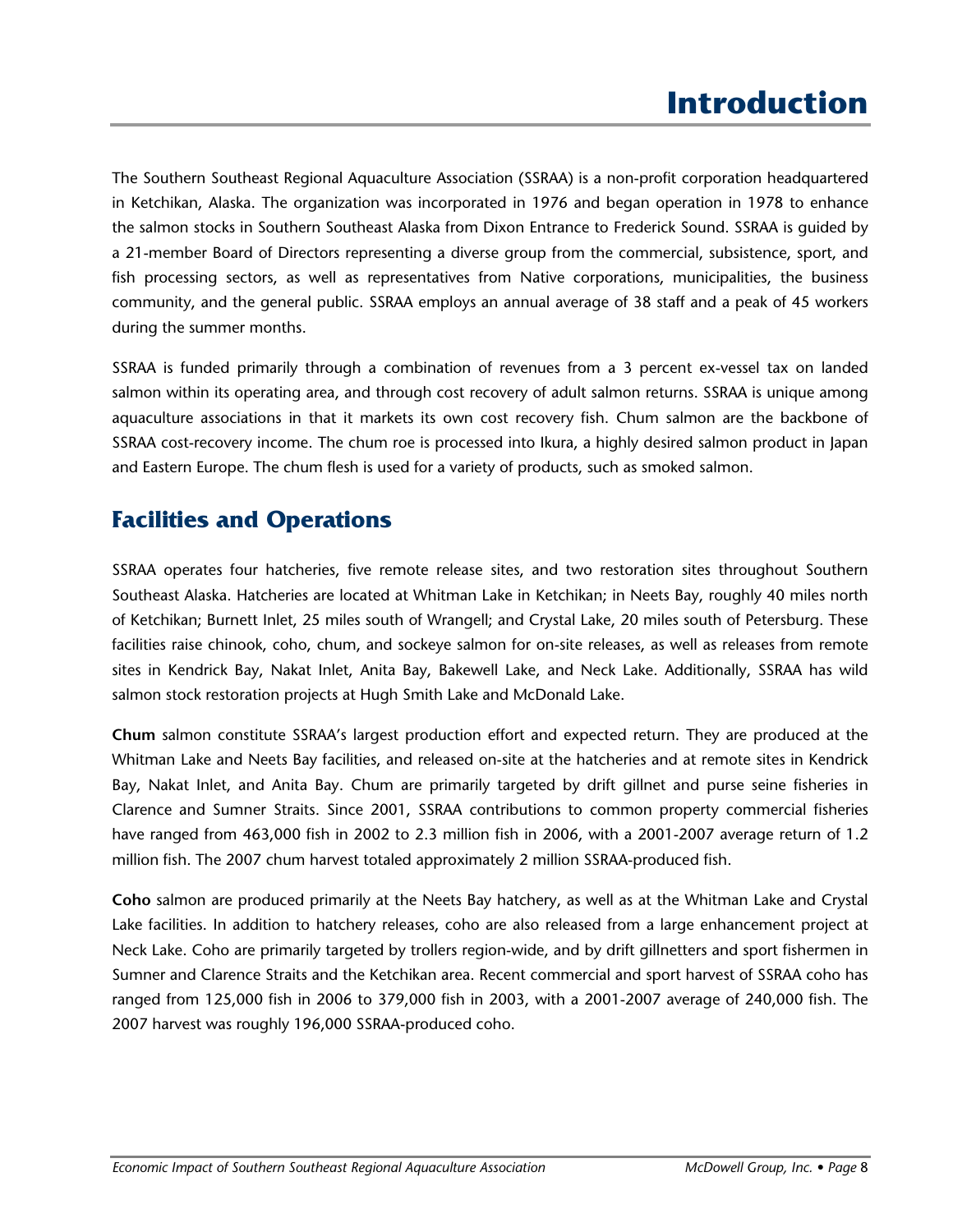**Chinook** salmon are mainly produced at SSRAA's Crystal Lake hatchery, under contract with the ADFG Sport Fish Division, as well as at the Whitman Lake and Neets Bay facilities. The fish are released on-site at the three facilities, and remotely from Anita Bay. SSRAA chinook are primarily targeted by troll and sport fleets near Ketchikan. Since 2001, SSRAA contributions to chinook commercial and sport harvests ranged from 21,000 fish in 2002 to 39,000 fish in 2007, with a 2001-2007 average return of 29,000.

SSRAA's **sockeye** salmon enhancement projects have recently shifted. In addition to its traditional operations at the Burnett Inlet hatchery, SSRAA has recently focused on restoration of natural sockeye populations, with projects at Hugh Smith Lake and McDonald Lake. Releases occur at the Burnett Inlet facility and at Hugh Smith Lake, although due to inconsistent counting efforts, hatchery-raised sockeye returns in 2006 and 2007 were not recorded. The sockeye releases from Neck Creek have been discontinued. Evaluating SSRAA's sockeye production is made more challenging by the fact that the most successful project, Hugh Smith Lake, has both wild stock and hatchery-produced fish returning to the system. According to ADFG estimates, commercial harvests of wild and hatchery sockeye returning to Hugh Smith Lake ranged from 15,000 to 35,000 fish during the 2004-2007 time period. It is unknown what portion of returning fish are SSRAAproduced.

For the purposes of this economic impact report, recorded harvest counts of SSRAA sockeye are used. However, it is recognized that the impact of SSRAA's sockeye production effort is underestimated. Recorded counts decreased from 9,000 hatchery fish in 2005 to zero in 2006 and 2007. The 2001-2007 average recorded return was 2,600 fish.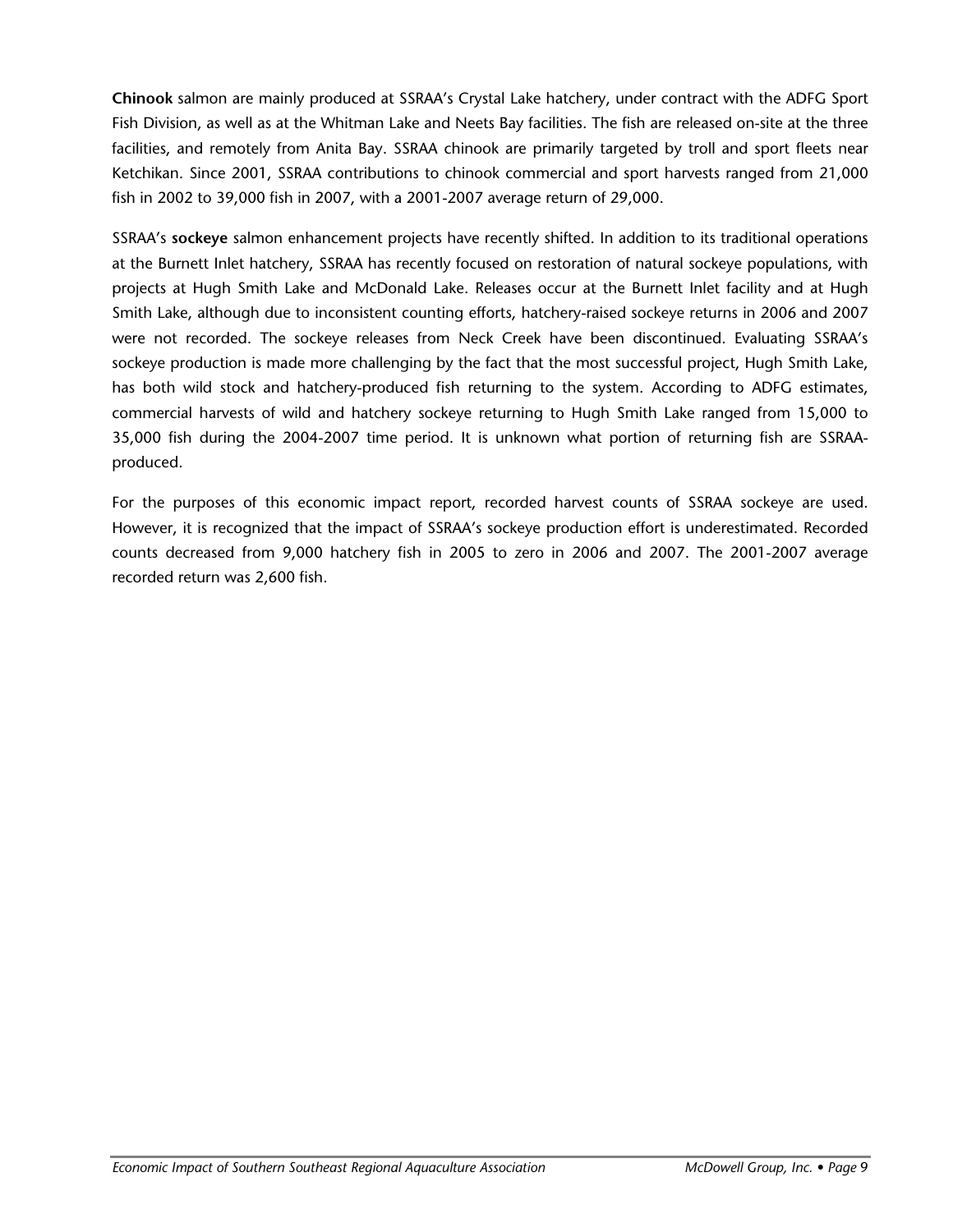This section includes an overview of recent salmon market conditions and a discussion of commercial salmon harvest volume and value, including value generated through seafood processing.

# **Salmon Market Overview: Production & Price Trends**

Salmon markets trends are extremely important to the value of SSRAA operations. For example, recent significant upward trends in market demand and prices for chum, coho, and chinook dramatically affect economic values reflected in this report.

### **Chum Salmon: recent history**

Southeast Alaska region-average chum salmon prices have improved substantially in recent years, from 22 cents per pound in 2003 to 39 cents per pound in 2007.

Roe value has traditionally been a significant driver for the ex-vessel price of chums, but the price increases through 2007 resulted from increased wholesale value of chum salmon meat products. The previous 10-year peak for statewide chum price was 2001, when the average ex-vessel price was 34 cents per pound. This was driven largely by strong wholesale values for chum roe, at or near \$11 per pound at the time.

More recently, chum roe has been selling at first wholesale prices in the \$6-7 range and remained fairly steady at that level from 2003 through summer of 2007. In contrast, first wholesale value of frozen headed and gutted (H&G) chum has risen steadily since 2003, from the mid-40-cent range in 2003 to the low-90 cent range in 2007. Frozen chum fillets show similar wholesale value growth, from the \$1.30-1.40 range in 2003 and 2004 to the mid-\$1.90 per pound range in 2007.

The improved price for chum salmon meat products is widely considered to be a function of the continued growth in broad consumer demand for salmon, and the ongoing success of efforts to differentiate wild salmon from farmed product. Wholesale chum prices of 2006 may also have been buoyed by substitution activity associated with the pink salmon harvest shortfall that year.

### **Chum Salmon: recent developments**

Preliminary information from the 2008 season indicates the SE region average ex-vessel price for the 2008 season may be above 60 cents per pound, a 20-year high. This is driven by a substantial increase in the wholesale price of chum roe, augmented by continued, modest increases in wholesale price for chum salmon meat products.

The substantial wholesale price increase for chum roe is widely considered to be a product of market diversification and increased competition between the traditional market in Japan and emerging markets in Europe and Russia.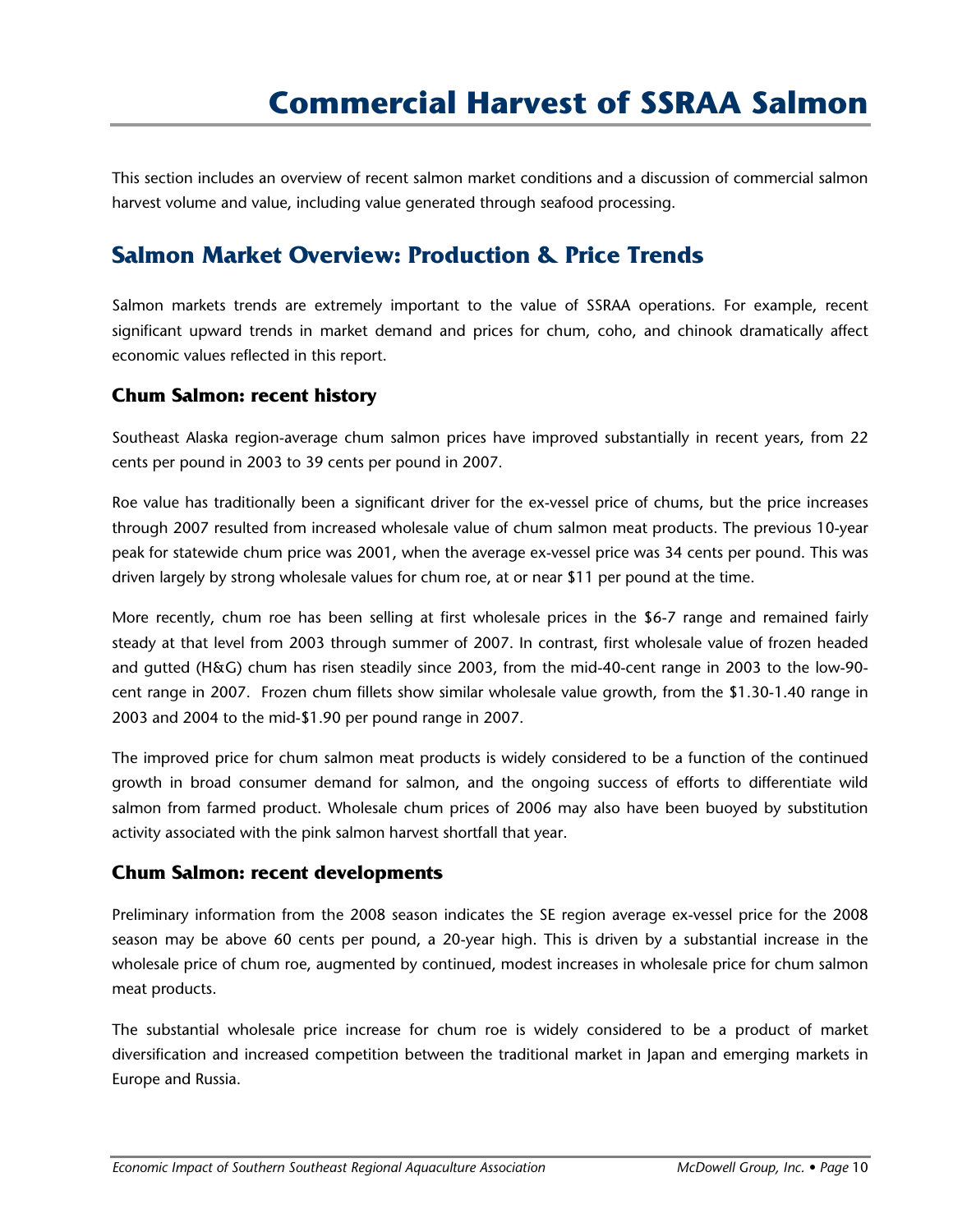Japan has traditionally received most U.S. salmon roe export volume (averaging 75 percent from 2003 to 2005) but that share has recently dropped, to 66 percent in 2006 and 58 percent in 2007. Meanwhile, salmon roe exports to the European Union and Russia have increased, from 10 percent of volume in 2005 to 24 percent in 2007.

### **Coho Salmon**

The product-form mix of coho has changed to some extent in recent years. Most recently (2007), approximately 56 percent goes to frozen H&G, 22 percent to fresh H&G, and 15 percent to fillet products, with a small percentage canned.

Statewide average first wholesale value of most coho products increased steadily from 2003 to 2007. Frozen H&G coho increased from \$1.40 per pound in 2003 to \$2.38 in 2007. Similarly, wholesale value of frozen coho fillets grew from \$2.70 to \$4.43 per pound between 2003 and 2007 and fresh H&G coho increased from \$1.40 to \$2.70 per pound.

While these increases reflect the general trend of increasing wild salmon values, coho products show stronger value growth than other traditional high-value species. This may be due in part to the high percentage of coho caught in low volume fisheries such as trolling, which generate high-quality products that can capitalize on the strong market demand for top-end wild salmon. As a result, wholesale value of coho products produced in Southeast Alaska is generally higher than the statewide average. In 2007, 50 percent of the statewide coho harvest was caught in Southeast Alaska.

### **Chinook Salmon**

Ex-vessel prices for chinook salmon were at historic highs during the 2007 Winter fishery and the 2008 spring and summer seasons, driven by a major supply shortfall. Ex-vessel prices from the winter troll fishery were well into the \$9 per pound range during much of the winter fishery (ADFG) and anecdotal reports from the summer troll chinook fishery indicate unprecedented high prices in the \$6 - \$7 range.

The North American chinook salmon harvest peaked in 2004 with a commercial harvest of over 2.2 million fish but has since declined to the 600,000 to 800,000 range as a result of conservation-driven fishery closures in the West Coast fisheries off California, Washington and Oregon.

The Southeast Alaska chinook harvest has declined substantially due to cuts in Pacific Salmon Treaty (PST) harvest quotas, but this is offset by the dramatic increase in ex-vessel price for chinooks. It should be noted that harvest of hatchery-produced chinooks is not counted against the chinook harvest quotas dictated by the Pacific Salmon Treaty and that the economic contribution of commercially harvested SSRAA chinooks increases in significance as PST chinook quotas are reduced.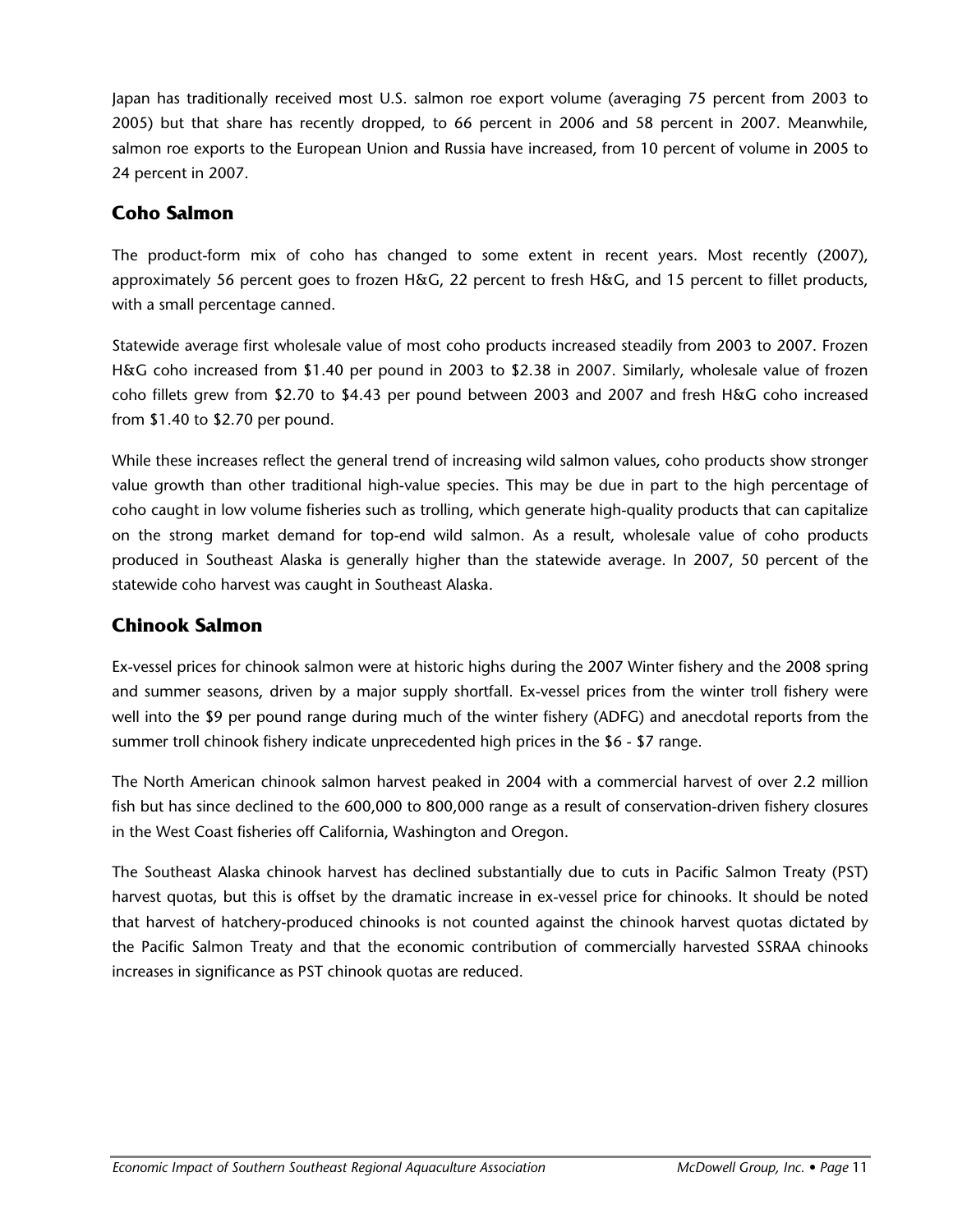# **Commercial Harvest and Ex-Vessel Value**

SSRAA-produced salmon contribute significantly to the commercial harvest of salmon in Southern Southeast Alaska. Harvests of SSRAA salmon were particularly strong in 2006 and 2007, more than doubling previous years' volumes. Between 2001 and 2007, commercial harvest of SSRAA salmon ranged from 6.2 million pounds (2004) to 21.9 million pounds (2006). During this 7-year period, the commercial fleet harvested a total of 81.3 million pounds of SSRAA salmon, for an average annual catch of 11.6 million pounds. The 2007 harvest was 18.0 million pounds.

|                | 2001-2007 Average |                | 2006       |                | 2007       |                |
|----------------|-------------------|----------------|------------|----------------|------------|----------------|
| <b>Species</b> | Lbs.              | <b>Percent</b> | Lbs.       | <b>Percent</b> | Lbs.       | <b>Percent</b> |
| Chum           | 9,760,000         | 84%            | 20,798,000 | 95%            | 16,377,000 | 91%            |
| Coho           | 1,524,000         | 13             | 771,000    | 4              | 1,139,000  | 6              |
| Chinook        | 311,000           | 3              | 313,000    |                | 449,000    | 2              |
| Sockeye        | 15,000            | 0              | 0          | $\mathbf 0$    | 0          | 0              |
| <b>Total</b>   | 11,609,000        | 100%           | 21,882,000 | 100%           | 17,965,000 | 100%           |

#### **Recent Harvest Composition of SSRAA Salmon, by Volume**

Source: SSRAA

SSRAA's economic contribution to the value of Southern Southeast's salmon harvest is substantial. This is because SSRAA's production efforts focus on relatively low-volume, high-value species of salmon. Between 2001 and 2007, the ex-vessel value of SSRAA salmon ranged from a low of \$2.1 million in 2002 to a high \$9.6 million in 2006. During this period, earnings of commercial fishermen totaled \$36.3 million, an average of \$5.2 million annually. In 2007, fishermen earned \$9.5 million in ex-vessel value from SSRAA salmon.







The ex-vessel value of SSRAA salmon is well-distributed among the major gear types: purse seine, gillnet, and troll. In 2007, the ex-vessel value of SSRAA salmon to the purse seine fleet was \$4.0 million, followed by \$3.7 to the gillnet fleet, and \$1.8 million to the troll fleet.

Source: McDowell Group estimates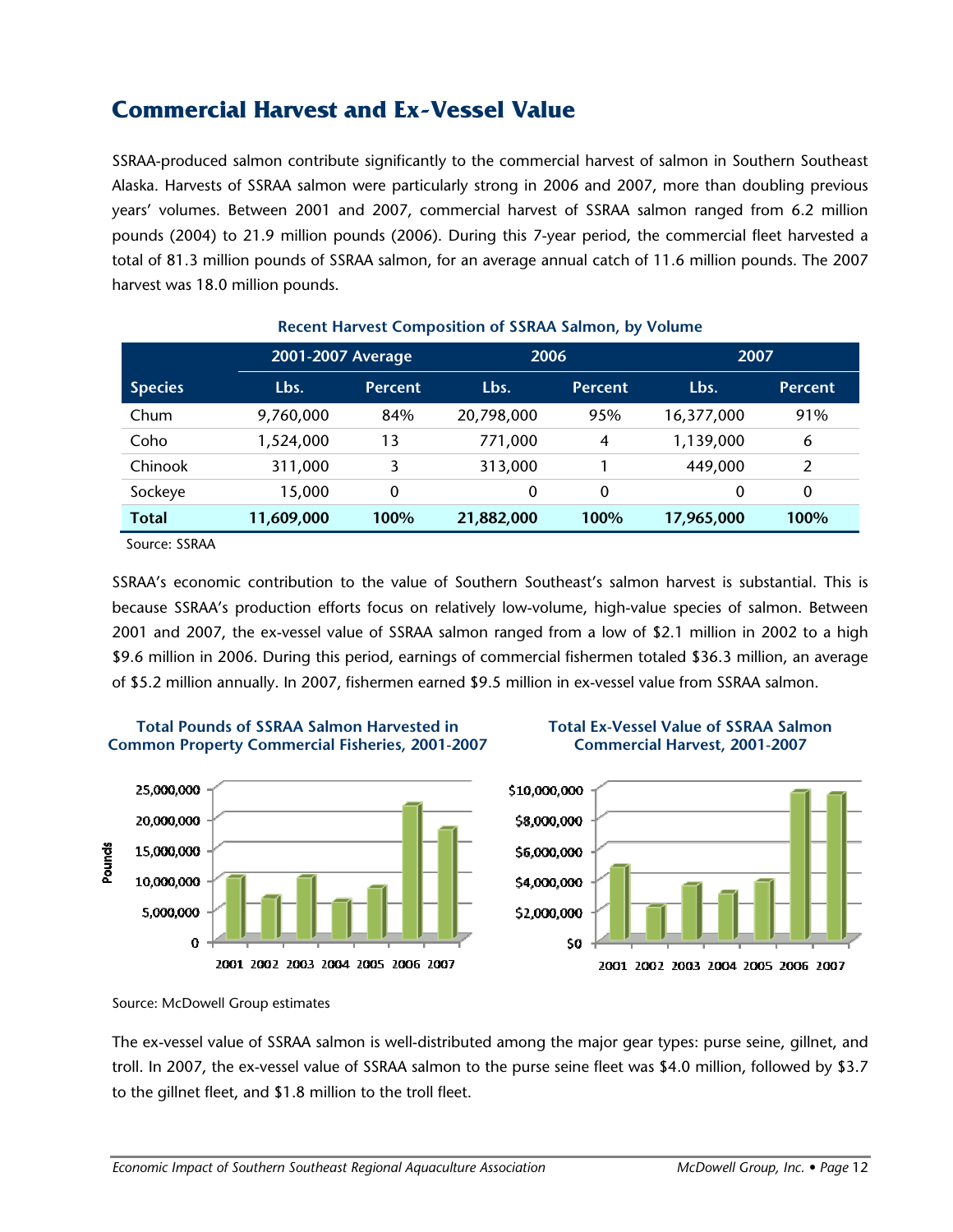In terms of volume and value, chum is the leading SSRAA-produced salmon. In 2007, chum salmon accounted for \$6.4 million in ex-vessel value, followed by chinook (\$1.6 million), and coho (\$1.5 million). SSRAA-produced sockeye returns were not recorded in 2007. As noted in the introduction, some portion of the 2007 commercial harvest can be attributed to SSRAA fish, but the exact amount is unknown. The exvessel value of recorded SSRAA sockeye from previous years ranged from \$1,000 (2002) to \$55,000 (2005).



Source: McDowell Group estimates

Between 2001 and 2005, the ex-vessel value of SSRAA-produced salmon fluctuated between \$2 million and \$5 million, before jumping to \$9.5 million in 2006 and 2007. Among commercial fishing gear types, the most substantial increase was seen in the purse seine fleet, though gillnetters also enjoyed strong value growth. Income to trollers remained relatively stable during this time period.

In terms of trends among SSRAA-produced species, earnings from chum and chinook salmon increased most dramatically between 2001 and 2007, while earnings from coho remained fairly consistent and sockeye earnings remained very minor.

|                     | 2001    | 2002    | 2003    | 2004    | 2005    | 2006        | 2007        |
|---------------------|---------|---------|---------|---------|---------|-------------|-------------|
| <b>By Gear Type</b> |         |         |         |         |         |             |             |
| Purse<br>Seine      | \$1,788 | \$746   | \$892   | \$730   | \$1,479 | \$5,165     | \$4,050     |
| Gillnet             | 1,593   | 811     | 1,557   | 1,014   | 1,298   | 3,289       | 3,668       |
| Troll               | 1,351   | 569     | 1,106   | 1,292   | 1,019   | 1,162       | 1,752       |
| <b>By Species</b>   |         |         |         |         |         |             |             |
| Chum                | 3,144   | 948     | 1,618   | 996     | 2,125   | 7,279       | 6,387       |
| Coho                | 1,042   | 933     | 1,567   | 1,410   | 888     | 1,195       | 1,503       |
| Chinook             | 544     | 244     | 363     | 593     | 728     | 1,142       | 1,579       |
| Sockeye             | 2       | 0.5     | 6       | 37      | 54      | $\mathbf 0$ | $\mathbf 0$ |
| <b>Total</b>        | \$4,733 | \$2,126 | \$3,555 | \$3,036 | \$3,796 | \$9,616     | \$9,470     |

#### **Commercial Ex-Vessel Value Trends of SSRAA Salmon by Gear Type and Species, 2001-2007**  (in thousands of dollars)

Source: McDowell Group estimates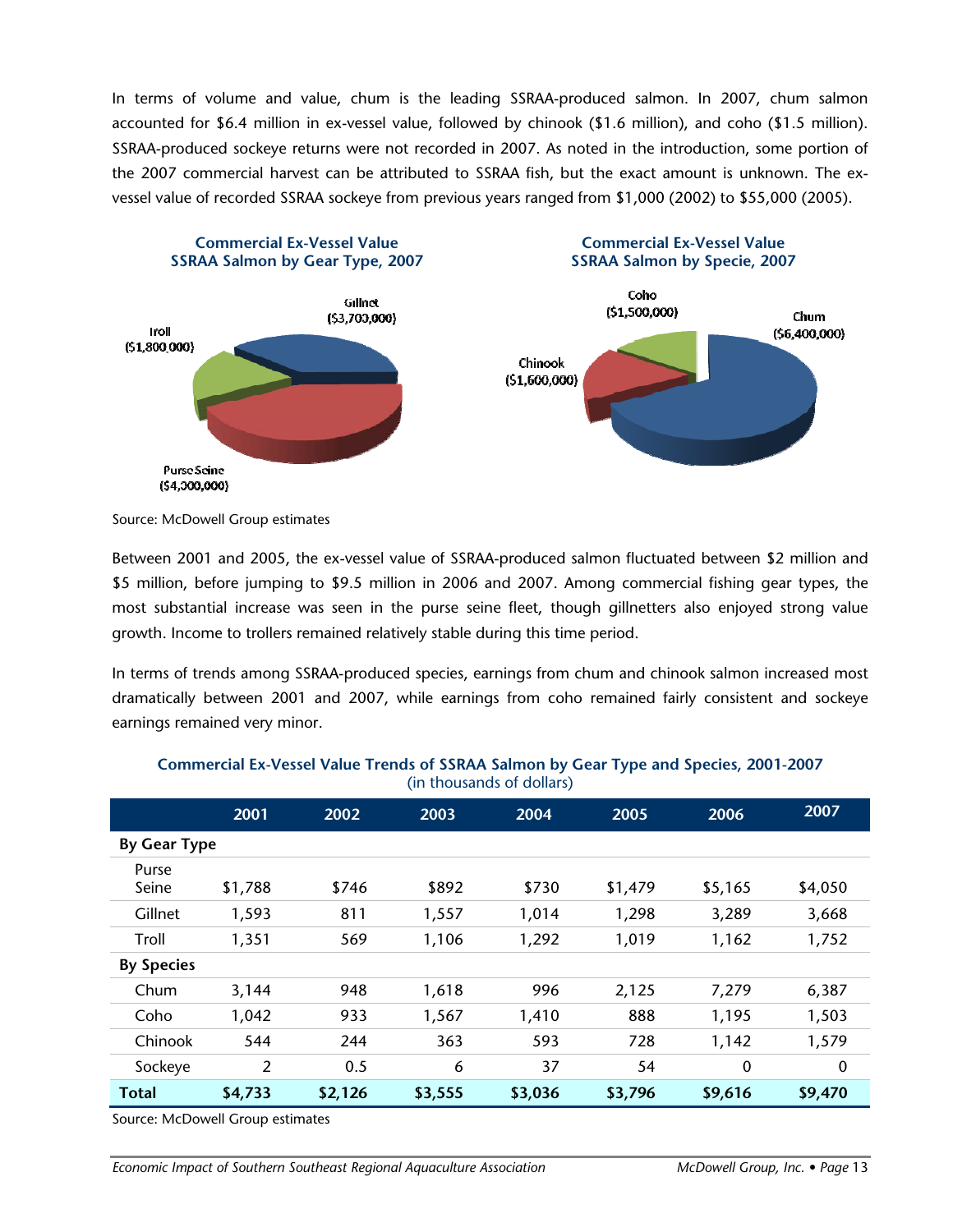Between 2001 and 2005, SSRAA salmon represented 14 to 23 percent of the Southern Southeast harvest's ex-vessel value but only 4 to 6 percent of its volume. SSRAA's relatively strong value role is attributed to the production focus on relatively low-volume, mid-value chum salmon, and on high-value chinook and coho.

In 2006, the importance of SSRAA's production, in terms of volume and value, spiked to record levels, 44 percent and 37 percent respectively. This dramatic increase is explained primarily by an extremely low pink salmon harvest in the region that year, widely attributed to spawning-bed mortality of parent-year fish associated with warm and dry weather during the summer of 2004. The low pink harvest decreased the overall 2006 salmon harvest volume considerably. However, since SSRAA does not produce pink salmon, these adverse climate conditions did not affect SSRAA production and as a result, SSRAA-produced fish accounted for a substantially higher percentage of the Southern Southeast commercial harvest that year.

In 2007, SSRAA salmon, as a percentage of regional harvest volume, was closer to the long-term trend (12 percent), but as a percentage of regional harvest value, SSRAA remained strong, representing one-third of the regional value. This is attributed to strong chum prices in 2007.



#### **Harvest and Ex-Vessel Value of SSRAA Salmon as a Percentage of Southern Southeast Alaska Commercial Salmon Harvest, 2001-2007**

Source: McDowell Group estimates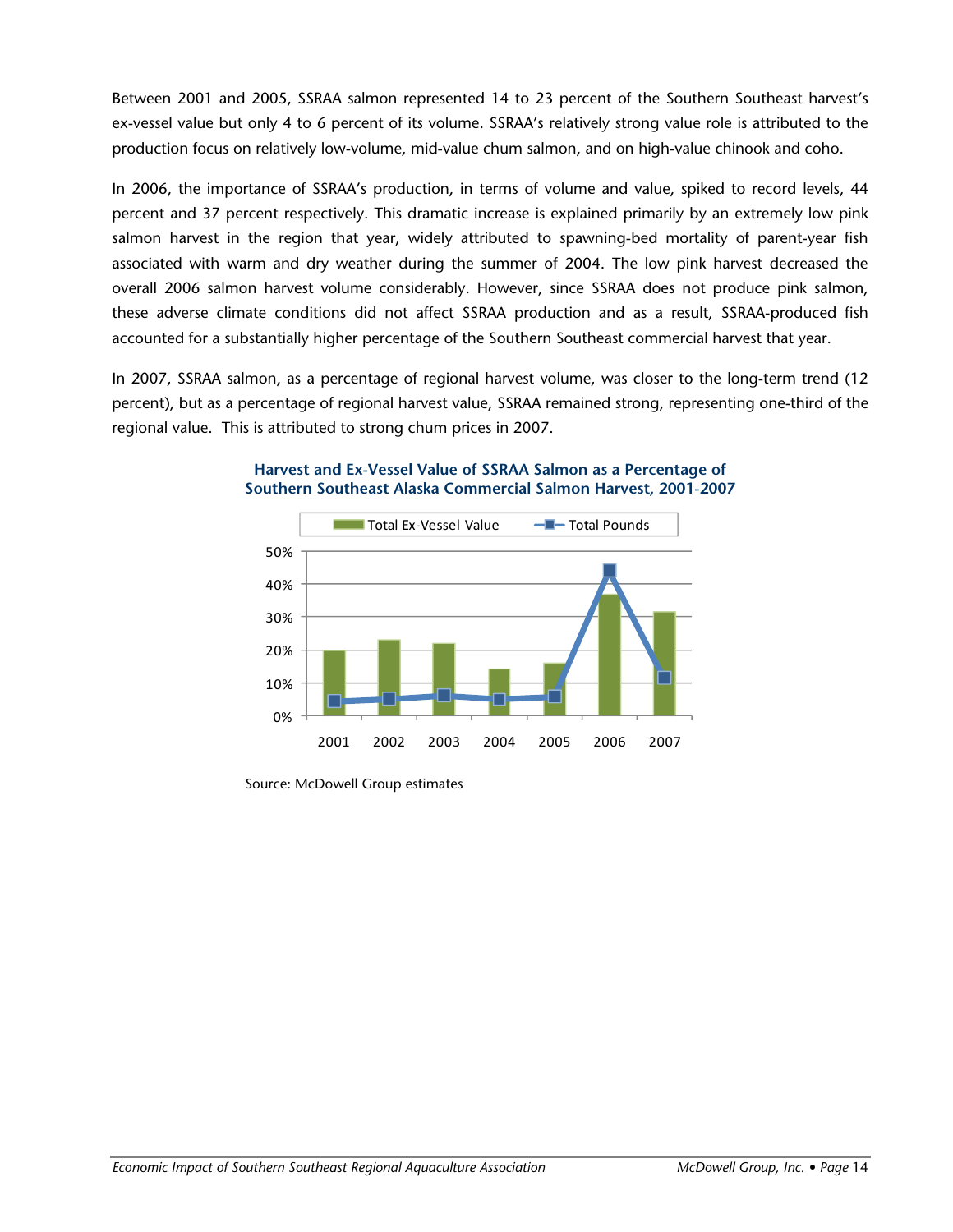# **Geographic Distribution of Commercial Harvest**

Among commercial fishermen, Alaska residents are the primary beneficiaries of SSRAA-produced salmon harvested in Southern Southeast Alaska, earning nearly two-thirds (\$6 million) of the total ex-vessel value (\$9.5 million) in 2007. Ex-vessel benefits of SSRAA salmon are spread throughout SSE Alaska. Of the 2007 Alaska resident harvest, permit holders residing in the Petersburg-Wrangell area accounted for the largest percentage (44 percent), earning \$2.6 million. They were followed by Ketchikan Gateway Borough residents, with 25 percent (\$1.5 million); Prince of Wales-Outer Ketchikan residents at 23 percent (\$1.4 million); and other Alaska residents, with approximately 8 percent of the total resident harvest.

The chart below details this breakdown and includes salmon harvested by all gear types.



**Geographic Distribution of SSRAA Ex-Vessel Value to Alaska Residents Fishing in Southern Southeast Alaska, 2007** 

Source: CFEC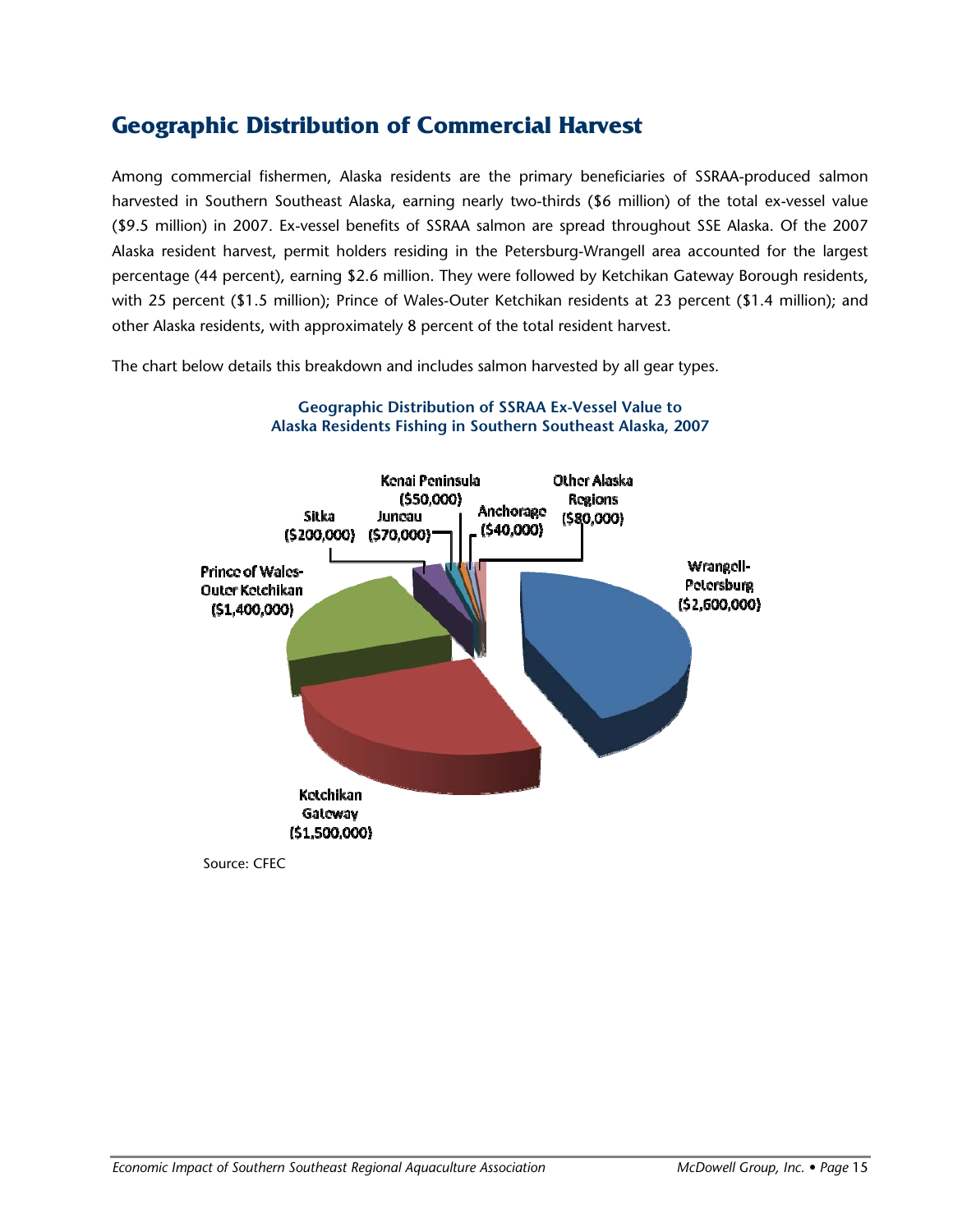# **Seafood Processing**

The commercial harvest of SSRAA salmon generates significant benefits for Southeast Alaska's seafood processing industry, as indicated by its first wholesale value. First wholesale value is the most complete measure of economic activity associated with the salmon industry in Southeast Alaska. It is defined as the price received at sale of product by a processor to a buyer outside their affiliate network.

First wholesale value includes payments to commercial fishermen (defined as ex-vessel value) and reflects the full spectrum of processor expenditures on goods and services associated with converting whole fish to a salable food product. This includes processing labor, local utilities, packaging and warehousing, and an array of support-sector activity associated with processing, such as tender vessel operations, expediting, maintenance and mechanical services, and processors' profit.

From 2001 to 2007, the total wholesale value of SSRAA salmon was \$115 million, with an annual average value of \$16.4 million. On average, chum salmon (flesh and roe) accounted for three-fourths of the total wholesale value, followed by coho (20 percent), chinook (5 percent), and sockeye salmon (less than 1 percent). Chum roe products, specifically, represented one-third of the SSRAA-generated wholesale value between 2001 and 2007.

The 2007 total first wholesale value of SSRAA salmon was \$32.1 million, 35 percent of which was generated by chum roe products. The 2007 first wholesale value of all SSRAA-produced species combined is a McDowell Group estimate, as is the 2007 value of SSRAA chum roe.



#### **First Wholesale Value of SSRAA Salmon with Chum Roe Shown Separately, 2001-2007**

Source: McDowell Group estimates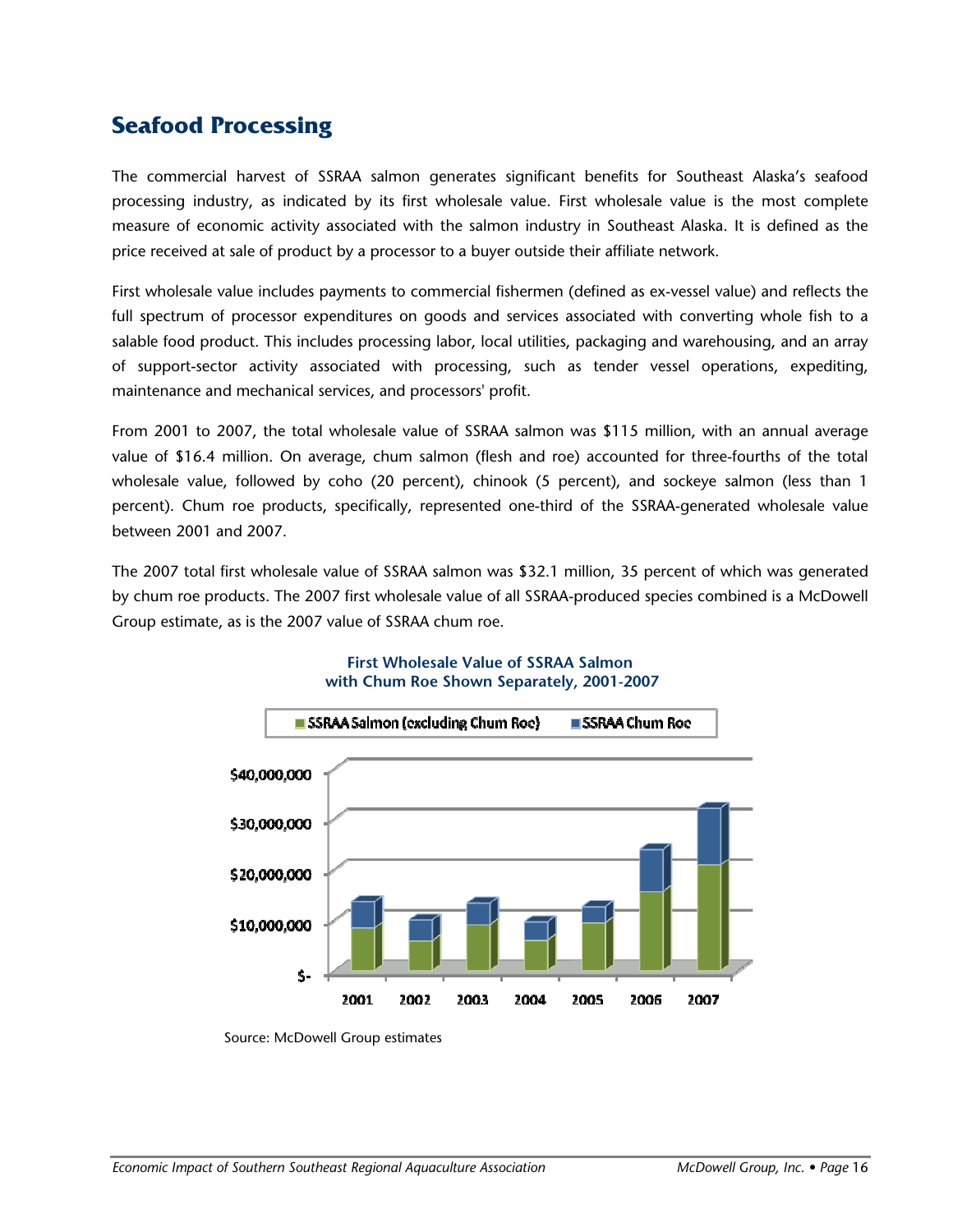# **Sport Harvest**

SSRAA's salmon production efforts also have a significant impact on the sport fish industry in Southern Southeast Alaska. Based on data provided by SSRAA, sport fishermen have harvested an estimated 60,000 chinook and 131,000 coho salmon produced by the aquaculture association between 2001 and 2007. The average annual chinook harvest was approximately 8,600 fish during this time period, with a peak harvest of nearly 10,000 in 2001. The annual average coho harvest was about 18,800 fish, with a peak harvest of 36,000 in 2003.

In 2007, a total of 8,200 SSRAA chinook and 12,800 coho were harvested by sport fishermen in SSE Alaska, according to SSRAA estimates. Southern Southeast includes Statewide Harvest Survey areas (SWHS) A, B and C. Area A encompasses the greater Ketchikan area, B covers the Prince of Wales Island area, and C includes Petersburg, Wrangell and Kake.



#### **Total Number of SSRAA Salmon Harvested in Sport Fisheries, 2001-2007**



### **User Groups**

SSRAA-produced fish are caught in SWHS areas A, B and C by three distinct user groups: local (Alaska) residents, non-residents participating in guided (charter) fishing tours, and non-residents fishing on their own (unguided). Within the scope of this project, it is not possible to determine exactly how many SSRAA fish are caught by each user group in each area. The information presented below quantifies the importance of SSRAA fish where possible, with a primary focus on the Ketchikan area.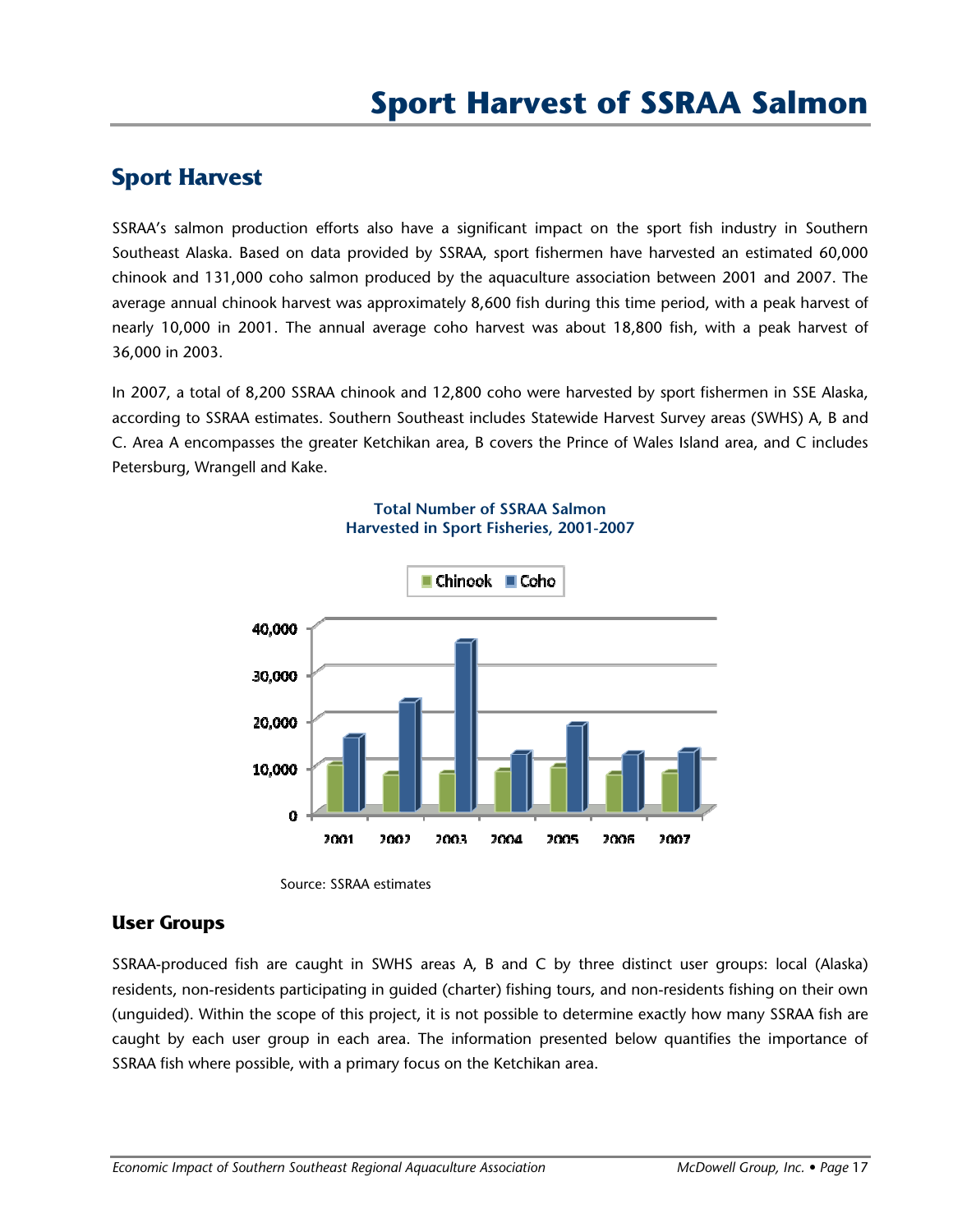According to ADFG annual surveys, sport fishermen harvested approximately 35,600 chinook and 85,300 coho salmon in SWHS areas A, B and C in 2006 (the most recent survey data available). Approximately 10,950 chinook and 31,800 coho were caught in the Ketchikan area during that year. ADFG's onsite creel survey indicates that 36 percent of chinook salmon (3,900 fish) caught in the Ketchikan area in 2006 were SSRAA-produced fish, along with 26 percent of the harvested coho (8,100 fish). Combined, SSRAA fish accounted for approximately 27 percent of the 2006 total chinook and coho harvest in area A.

| Area                            | <b>Chinook</b> | Coho   |
|---------------------------------|----------------|--------|
| Ketchikan (A)                   | 10,950         | 31,800 |
| Prince of Wales Island (B)      | 12,700         | 48,900 |
| Petersburg, Wrangell & Kake (C) | 12,000         | 4,600  |
| Southern Southeast (A, B&C)     | 35,650         | 85,300 |

#### **Total Chinook and Coho Salmon Sportfish Harvest by Statewide Harvest Survey Area, 2006**

Source: Based on the 2006 Statewide Harvest Survey (includes fish caught by residents and non-residents in fresh and salt water)

The ADFG creel survey is based on a stratified random sampling at fishery landing locations. Not all times of day and landing locations are sampled each day. According to SSRAA, this methodology likely undercounts SSRAA produced fish. For purposes of this report, ADFG data is assumed to be reasonable, but conservative.

Most (two-thirds) of SSRAA-produced chinook are harvested by sport fishermen in the Ketchikan area and one-third of the estimated 12,000 SSRAA coho that were sport-caught were harvested in the Ketchikan area.

About 3 percent of chinook and 3 percent of coho salmon sampled in Craig and Klawock in 2006 were SSRAA fish. These were the only communities sampled on Prince of Wales Island. Considering that the 70 charter vessels based in Craig and Klawock catch thousands of salmon, even these relatively low percentages indicate a significant SSRAA contribution to this fishery. There were likely many more SSRAA salmon caught, especially on the east coast of Prince of Wales Island, but not recorded by ADFG.

The 2006 Petersburg creel survey indicates that one-quarter of the area's 2006 chinook sport harvest was SSRAA fish. The Petersburg area harvest of SSRAA coho salmon was about one-tenth.

The 2006 ADFG creel survey for the Wrangell area showed that one-fifth of the area's chinook were SSRAA fish. No SRRAA coho salmon were recorded in the Wrangell area in 2006.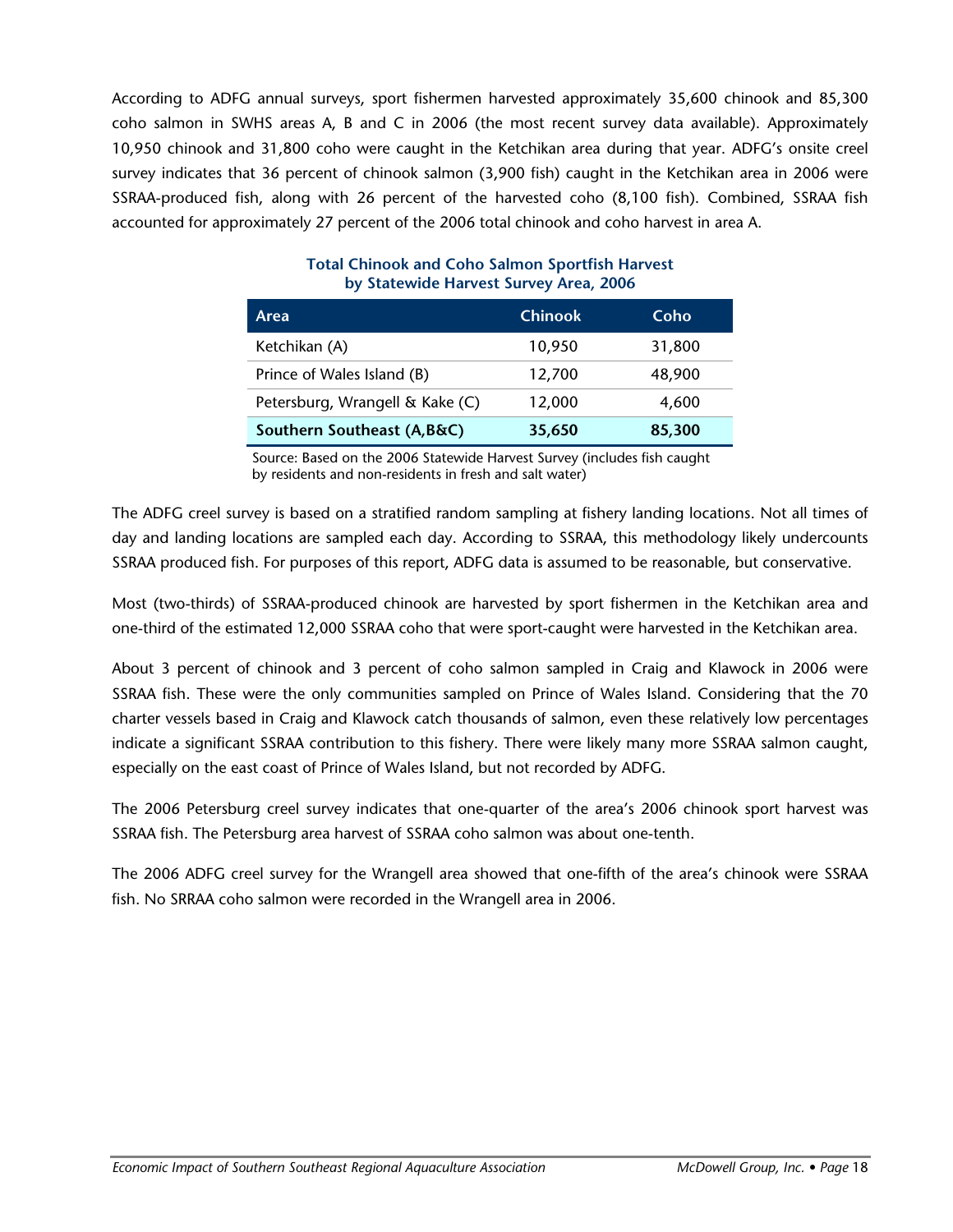#### **NON-RESIDENT GUIDED SPORT FISHERMEN**

In order to better understand SSRAA's contribution to this segment of the sport fish industry, the study team conducted interviews with a sample of charter vessel operators based in SSE Alaska and other knowledgeable industry sources.

ADFG charter vessel logbook data indicate that there are approximately 156 individual charter vessels homeported in Ketchikan, 30 on the eastern side of POW Island, 136 on other parts of POW Island, 30 in Petersburg, and ten in Wrangell. The vessels listed in this table may not all be active and vessels may fish in areas outside of their homeport areas.

| <b>SWHS Area</b> | <b>Homeport</b>                                                                                              | # of Vessels |
|------------------|--------------------------------------------------------------------------------------------------------------|--------------|
| А                | Ketchikan                                                                                                    | 156          |
| В                | East POW Island<br>(includes: Coffman Cove, Hollis, Saltery Cove,<br>Sportsman Cove, Thorne Bay, Whale Pass) | 30           |
| В                | Remainder of POW Island                                                                                      | 136          |
|                  | Petersburg                                                                                                   | 30           |
|                  | Wrangell                                                                                                     | 10           |

#### **Southern Southeast Charter Vessel Home Ports, 2007**

Source: ADFG Saltwater Log Books, 2007

The primary impact of SSRAA-reared salmon for the Ketchikan charter industry occurs in the early chinook season (May and June) and during the late coho run (late August through September). While there is likely some minor use of charter fishing services by Alaskan residents, for the purpose of this report we assume that nearly all charter fishing clients are non-residents.

According to charter operators, in May and June the full-day and half-day charter fleet (primarily serving cruise visitors) is largely dependent on SSRAA chinook returning to Whitman Lake and Neets Bay. Charter operators that provide multi-day trips also depend on SSRAA chinook, but not as exclusively as the day charters. Charter operators interviewed for this project all expressed the importance of SSRAA fish to their industry. The following are selected comments from those interviews:

- "Even though SSRAA fish are not available all season long, without them, we would not have a charter fleet providing service to cruise passengers."
- "I would not be in business without SSRAA's hatchery fish."
- "SSRAA, and specifically Neets Bay fish, are a BIG part of my business."

While less information is available on SSRAA fish caught by guided charter tours in areas around POW Island, Petersburg and Wrangell, interviewees stated that SSRAA-produced fish are an important part of local sport fish industries. Several Petersburg guides stated that more than 70 percent of the area sport-harvested chinook and more than 50 percent of the sport-harvested coho salmon are hatchery fish. These percentages are substantially higher than ADFG creel survey estimates and may reflect different fishing locations and methods, or may highlight potential limits in the ADFG data.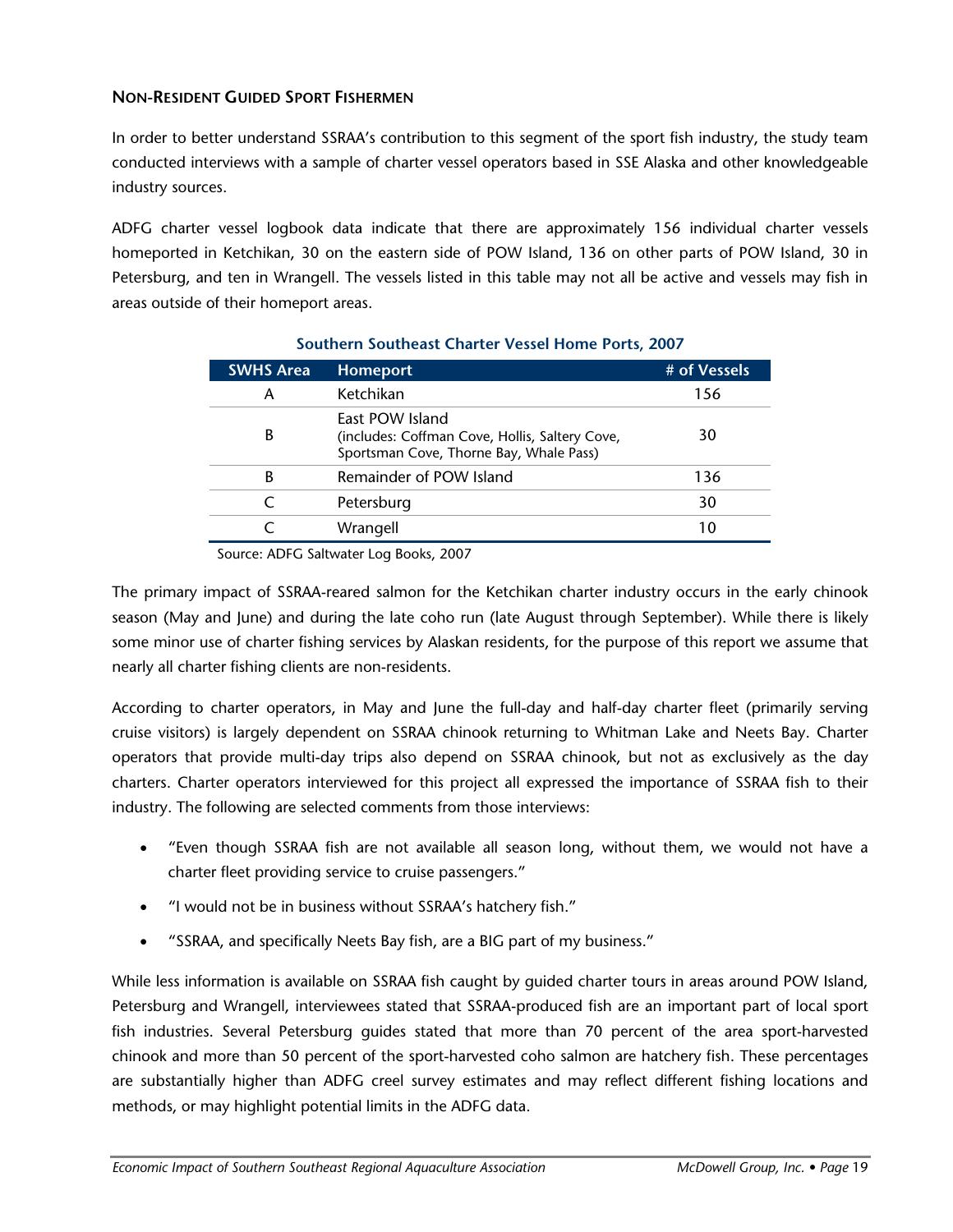Comments offered by charter operators in Petersburg, Wrangell, and on POW Island include:

- "The wild stock salmon and halibut we catch would not be enough of a draw to sustain a charter business in Petersburg."
- "The Crystal Lake hatchery is crucial to our business; we would not have the business without those fish."
- "Hatchery fish are very important to the Wrangell commercial fleet and the sport fishermen. They help pick-up where the Stikine River kings leave off and just before the Stikine River cohos come in. I would hate to see them go away. If fact, it would be nice to increase their production, with funding help from the sport side."
- "From mid-August to mid-September our salmon catch is generally all Neets Bay SSRAA fish, predominantly cohos, and some kings. We catch between 50 and 150 salmon per day during this period. We appreciate SSRAA's work very much and have made donations to the organization in the past. SSRAA provides a major improvement to our late-season business."
- "Hatchery fish are a small portion of our salmon (2 to 4 percent) and we get hatchery fish from SSRAA, British Columbia, Washington and Oregon. We feel that hatcheries have a positive impact on the sport fishing industry in Craig and look forward to additional effort being made to produce more kings."

#### **NON-RESIDENT UNGUIDED SPORT FISHERMEN**

There are a substantial number of bare-boat rentals in the Ketchikan area. Bare-boat rentals allow fishermen a less expensive alternative to guided charter fishing. As with charter vessels, there are likely some bare-boat rentals by Alaska residents, but for purposes of this report we assume rentals are made by non-resident sport fishermen. Bare-boat rentals are available in most communities throughout SSE Alaska, but the largest fleet of rentals (60-70 skiffs) is located in Ketchikan, in the Clover Pass/West Behm Canal area. The majority of bareboat rentals are skiffs (14'-16' open aluminum boats with outboard motors), but more substantial vessels are also available.

In the Ketchikan area, late summer (August and September) is a very active time period for sport fishermen, targeting SSRAA cohos returning to Neets Bay. Accommodations and rental boats in the area are generally booked to capacity during this period. One Clover Pass area lodge operator described the late summer coho run as "the most important time of the year" for his business. The number of SSRAA chinook and coho salmon caught by unguided sport fishermen is not recorded.

#### **RESIDENT SPORT FISHERMEN**

Sport-harvested SSRAA salmon provide many Southern Southeast Alaska residents with a high quality food source and recreational experience. However, the number of SSRAA chinook and coho salmon caught by resident sport fishermen is unknown.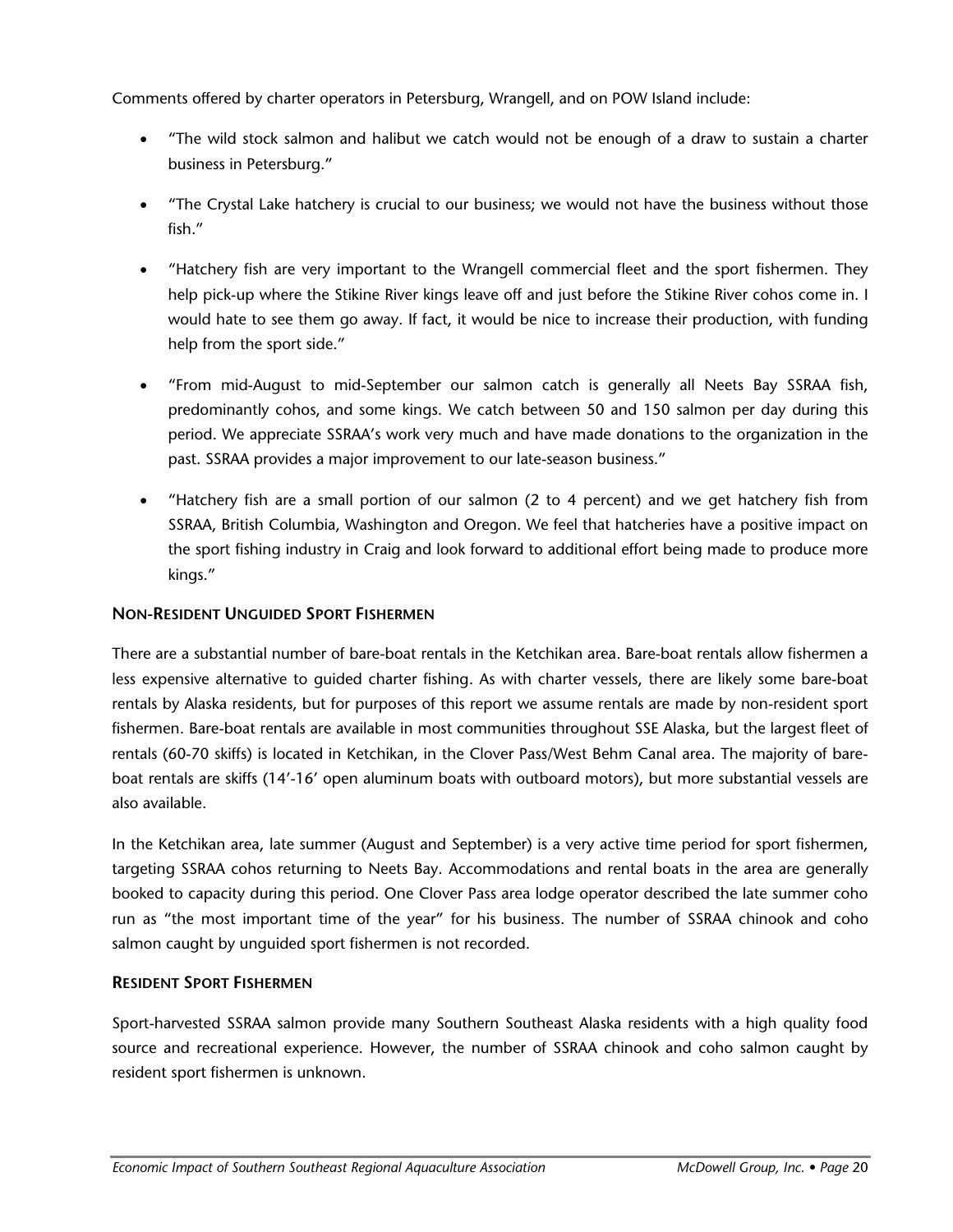# **Economic Impacts of SSRAA Production and Operations**

SSRAA production efforts impact the regional and local economies in Southeast Alaska through the fish harvesting and processing industries. Commercial and sport fishermen purchase vessels, fuel, food, gear, and many other supplies in Southeast Alaska and seafood processors purchase an array of goods and services, including employee labor. SSRAA operations generate additional economic impacts through spending on goods and services in Ketchikan and other Southern Southeast communities. This spending cycles through the regional and local economies, creating direct and indirect economic activity.

In 2007, SSRAA production and operations spurred economic output totaling \$46.4 million, including 420 jobs and \$11.5 million in labor income. The location of SSRAA's major operations offers the Ketchikan, Wrangell-Petersburg, and Prince of Wales Island areas a large portion of these economic benefits.

# **Ketchikan**

Residents, businesses, and local government in the Ketchikan Gateway Borough benefit greatly from SSRAA salmon production and operations. SSRAA production impacts are realized through the commercial fishing, seafood processing, and sport fishing industries. SSRAA operations in Ketchikan include the organization's headquarters, located in downtown Ketchikan, as well as the Neets Bay hatchery. In 2007, SSRAA production and operations generated a total of \$25.9 million in economic output, generating 220 jobs and \$6.0 million in labor income.

### **Commercial Fishing**

Commercial fishermen residing in the Ketchikan Gateway Borough and fishing in SSE Alaska (districts 1-9) harvested a total of \$5.9 million worth of SSRAA salmon between 2001 and 2007, averaging \$800,000 annually. In 2007, total ex-vessel income to Ketchikan Gateway Borough fishermen was \$1.5 million. The economic impact of Ketchikan's 2007 commercial harvest of SSRAA salmon included \$2.1 million in output, 30 jobs and \$1.0 million in labor income.

### **Seafood Processing**

Over half of the salmon produced by SSRAA and harvested in Southern Southeast Alaska are processed in Ketchikan. Between 2001 and 2007, the total first wholesale value of all SSRAA salmon processed in Ketchikan was \$69.8 million, with an annual average of \$10.0 million. In 2007, \$18.1 million worth of finished SSRAA salmon product was processed in Ketchikan, representing 56 percent of the \$32.1 million regional total. Additionally, the first wholesale value of roe taken from SSRAA chum and processed in Ketchikan accounted for 40 percent of all SSRAA salmon products produced in Ketchikan in 2007.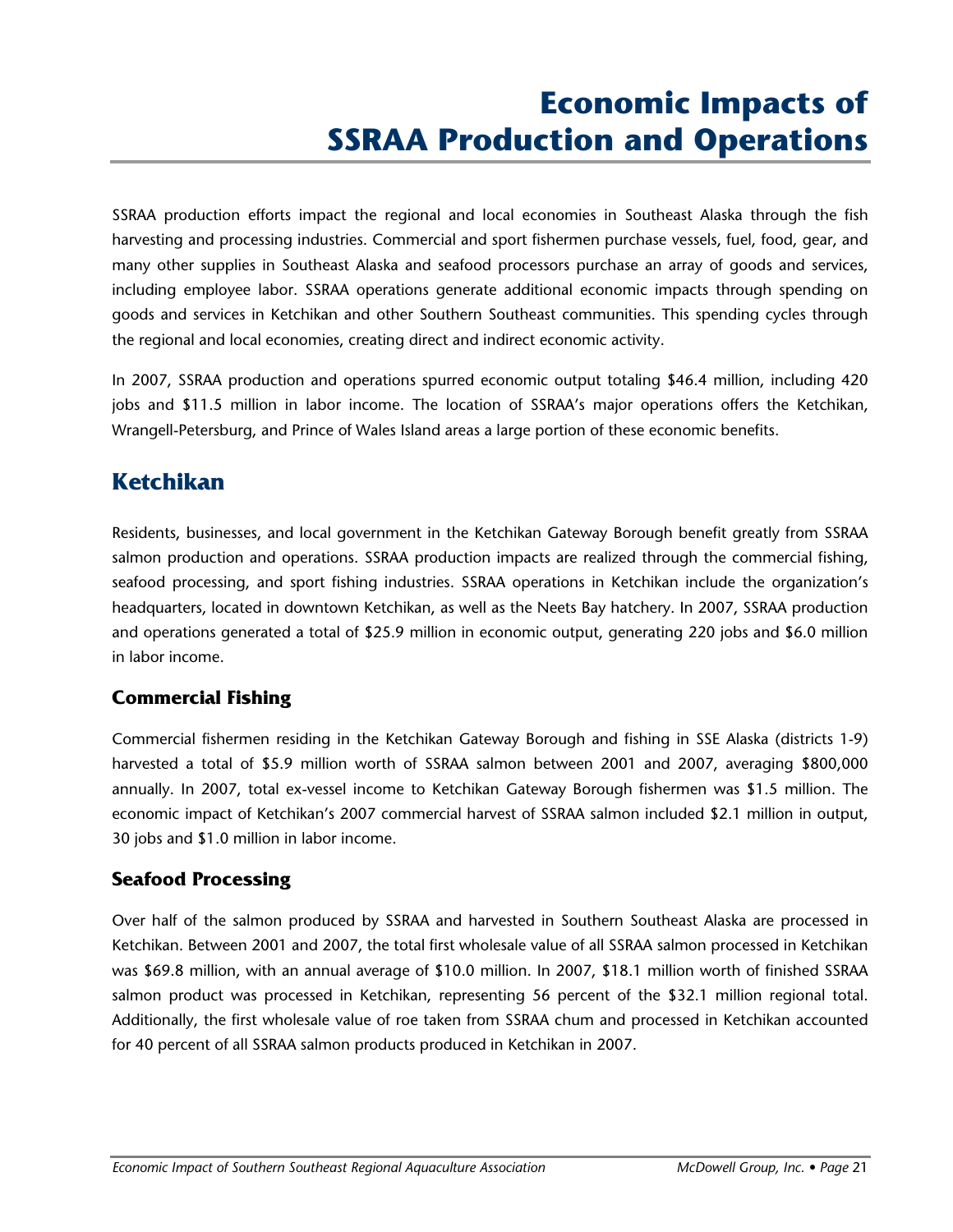These values are based on "landing port" and "intended processor location" as reported on CFEC fish tickets. The data does not account for salmon that was intended to be processed in Ketchikan but was transferred by a processor to another location, or salmon that was intended to be processed in another location but was transferred to Ketchikan.

Based on the net wholesale value (\$22.6 million), which excludes ex-vessel value, the processing of SSRAA salmon resulted in economic output totaling \$30.4 million in 2007. Over half of this output (\$16.5 million) went into the Ketchikan economy, generating the annual equivalent of 112 jobs and \$2.5 million in labor income.



**First Wholesale Value of SSRAA Salmon Landed in the Ketchikan Area, with Chum Roe Shown Separately, 2001-2007** 

### **Sport Fishing**

Sport fish harvests of SSRAA chinook and coho salmon also contribute significantly to the Ketchikan economy. Direct economic impacts from the SSRAA sport fishery include non-resident spending in the region on guided fishing tours, boat rentals, fishing gear, bait, food, lodging, and transportation.

According to the Ketchikan Gateway Borough Finance Department, the Ketchikan-based sport fish charter industry's gross revenue was \$6.2 million, generating \$228,000 in tax revenue in 2007. Gross revenue accounts for sales reported by sport fish charter operators for the fishing-related portion of their business, including bare-boat rentals and likely incidental expenditures for items such as fuel, bait and food. Reporting is voluntary and the reports are unaudited.

| <b>Gross Sales and Related Tax Revenue from Ketchikan Sport Fishing</b> |  |
|-------------------------------------------------------------------------|--|
| Lodges and Marine Charters, 2004-2007                                   |  |

| Gross sales<br>\$5,723,000<br>\$5,140,000<br>\$5,765,000 | 2007        | 2006      | 2005      | 2004      |               |
|----------------------------------------------------------|-------------|-----------|-----------|-----------|---------------|
|                                                          | \$6,199,000 |           |           |           |               |
|                                                          | \$228,000   | \$183,000 | \$196,000 | \$162,000 | Tax collected |

Source: Ketchikan Gateway Borough

*Economic Impact of Southern Southeast Regional Aquaculture Association* McDowell Group, Inc. • Page 22

Source: McDowell Group estimates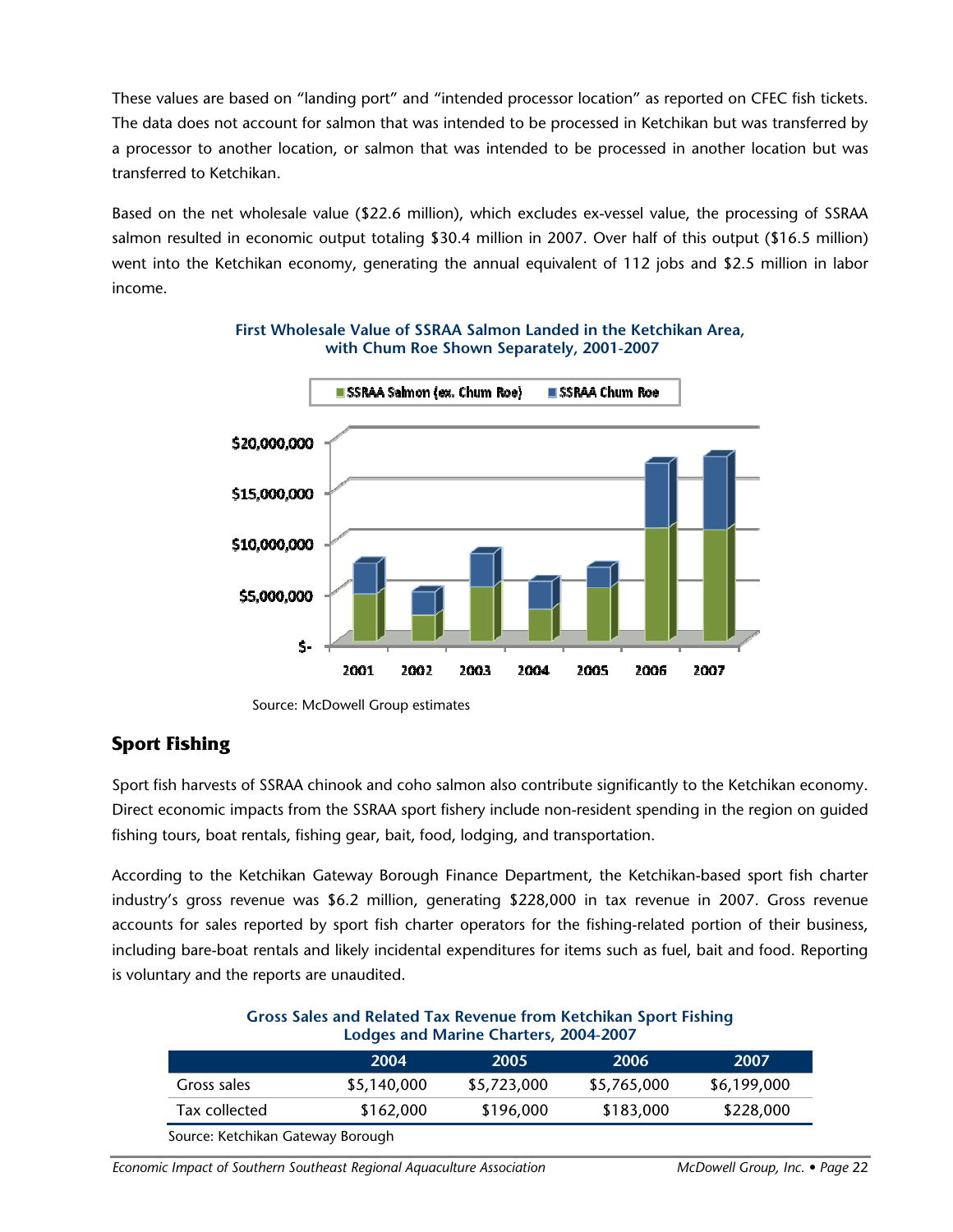Through interviews with local fishing lodges, charter business operators and charter fishermen, the study team was able to estimate the share of sport fishing effort related to SSRAA salmon. This was multiplied by gross sales to estimate total sport fish-related spending attributable to SSRAA-produced salmon at \$1.6 million in 2007. This does not include spending on accommodations or other unidentified spending by nonresident fishermen such as tours and souvenirs.

The value of accommodation sales related to non-resident sport fishermen is unknown because businesses do not report sales by customer type. However, based on previous research, McDowell Group estimates indicate that Ketchikan accommodation sales related to sport fishing were approximately \$2.3 million for 2007. The study team multiplied the share of sport fishing effort related to SSRAA salmon by gross accommodations sales from sport fishing. This suggests accommodations gross sales of approximately \$725,000 attributable to SSRAA-produced salmon in 2007. There is a 7 percent bed tax collected on accommodations sales.

Resident sport fishing has a significant impact on the Ketchikan economy. Millions of dollars are spent each year on boats, motors, fishing gear, fuel, bait, tackle, repairs and maintenance services, and harbor and ramp fees. Unfortunately, measuring local spending by industry is complex and requires research well beyond the scope of this study.

In 2007, the total economic impact of non-resident sport harvest of SSRAA fish on the Ketchikan economy included approximately \$3.2 million in total output, 45 annual equivalent jobs, and \$1.0 million in labor income.

### **SSRAA Operations**

SSRAA, as a locally-based organization, has economic impacts on the Ketchikan economy as well. In 2007, SSRAA contributed an average of 38 jobs to the Ketchikan economy, with payroll of approximately \$1.7 million. SSRAA employment increases during the summer months and peaked at 45 jobs in August 2007. Additionally, the organization purchases goods and services for its operations in Ketchikan (and at its various hatcheries and release sites) which contribute to the local economy. This includes contracting with fishing vessels and crews during cost recovery efforts. Total SSRAA expenditures in Ketchikan totaled \$1.7 million for 2007 (not including payroll). The total economic impact from SSRAA employment, payroll, and expenditures on the Ketchikan economy included \$4.0 million in output in 2007, 32 annual equivalent jobs and \$1.4 million in payroll.

# **Other Southern Southeast Alaska Communities**

The economic activity generated by SSRAA production and operations affect other Southern Southeast communities as well, namely Petersburg, Wrangell, Craig, and Klawock. Much of the impact in Petersburg comes from the commercial fishing and seafood processing industries, as well as some impact from the sport fish charter industry. Similarly, economies in Wrangell, Craig, and Klawock see the bulk of SSRAA impact from their commercial fishing industries and some from sport fish charter industries. Seafood processing of SSRAA salmon also has some impact on Wrangell's economy.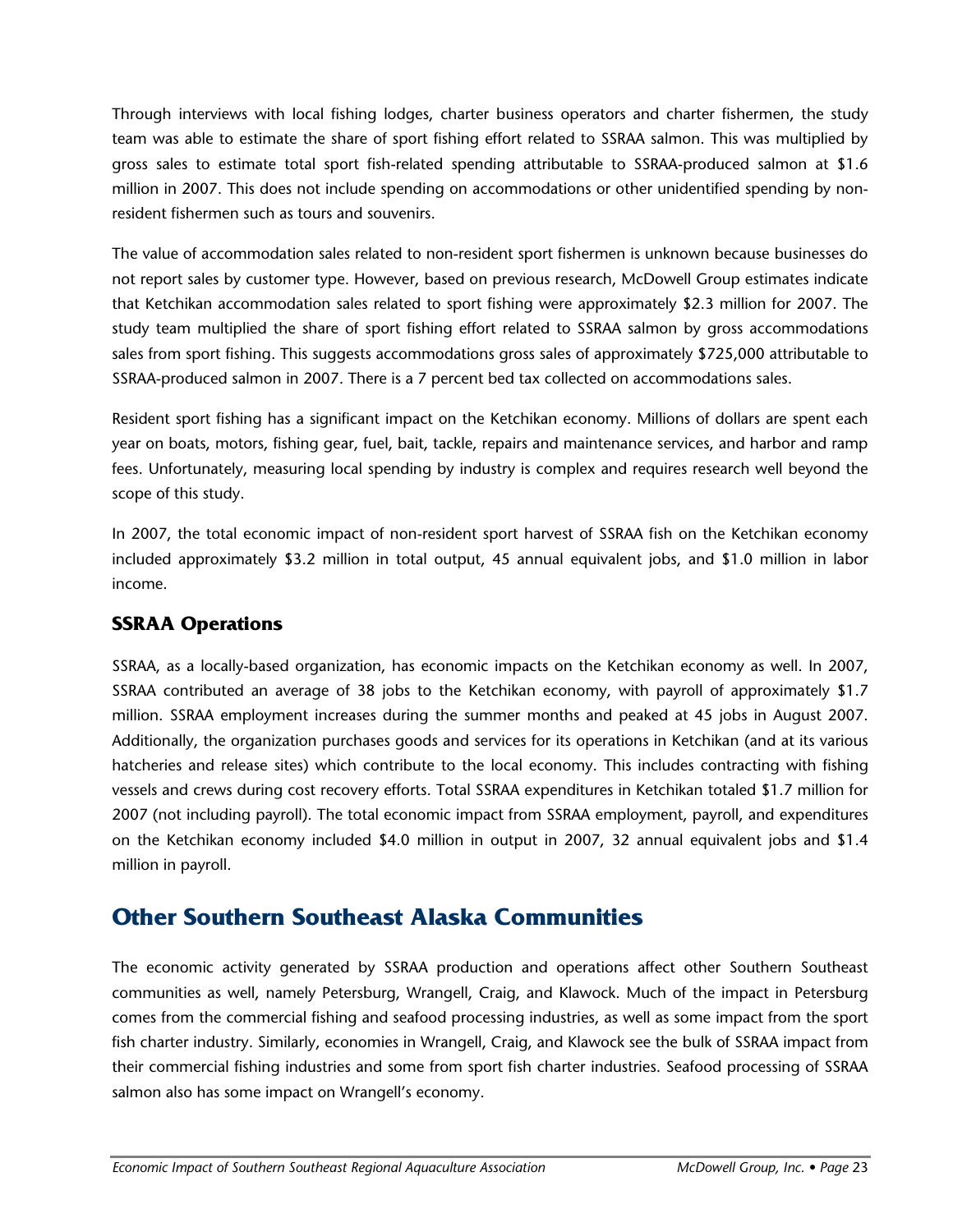## **Salmon Enhancement and Fisheries Business Taxes**

All salmon commercially harvested and processed in Southeast Alaska, including SSRAA-produced fish, are subject to a 3 percent Salmon Enhancement Tax paid by commercial fishermen and a 3 percent Fisheries Business Tax paid by commercial seafood processors. Revenue from the Salmon Enhancement Tax helps fund the operations of regional aquaculture efforts, such as SSRAA, and revenue from the Fisheries Business Tax is shared between the State of Alaska and the city or borough where the fish were landed. Both of these taxes are based on the ex-vessel value of the harvest.

Since 2001, the total value of Salmon Enhancement and Fisheries Business taxes paid on SSRAA salmon was \$2.5 million, with an annual average of \$311,000. The 2007 taxes paid on SSRAA salmon totaled approximately \$568,000.





Source: McDowell Group estimates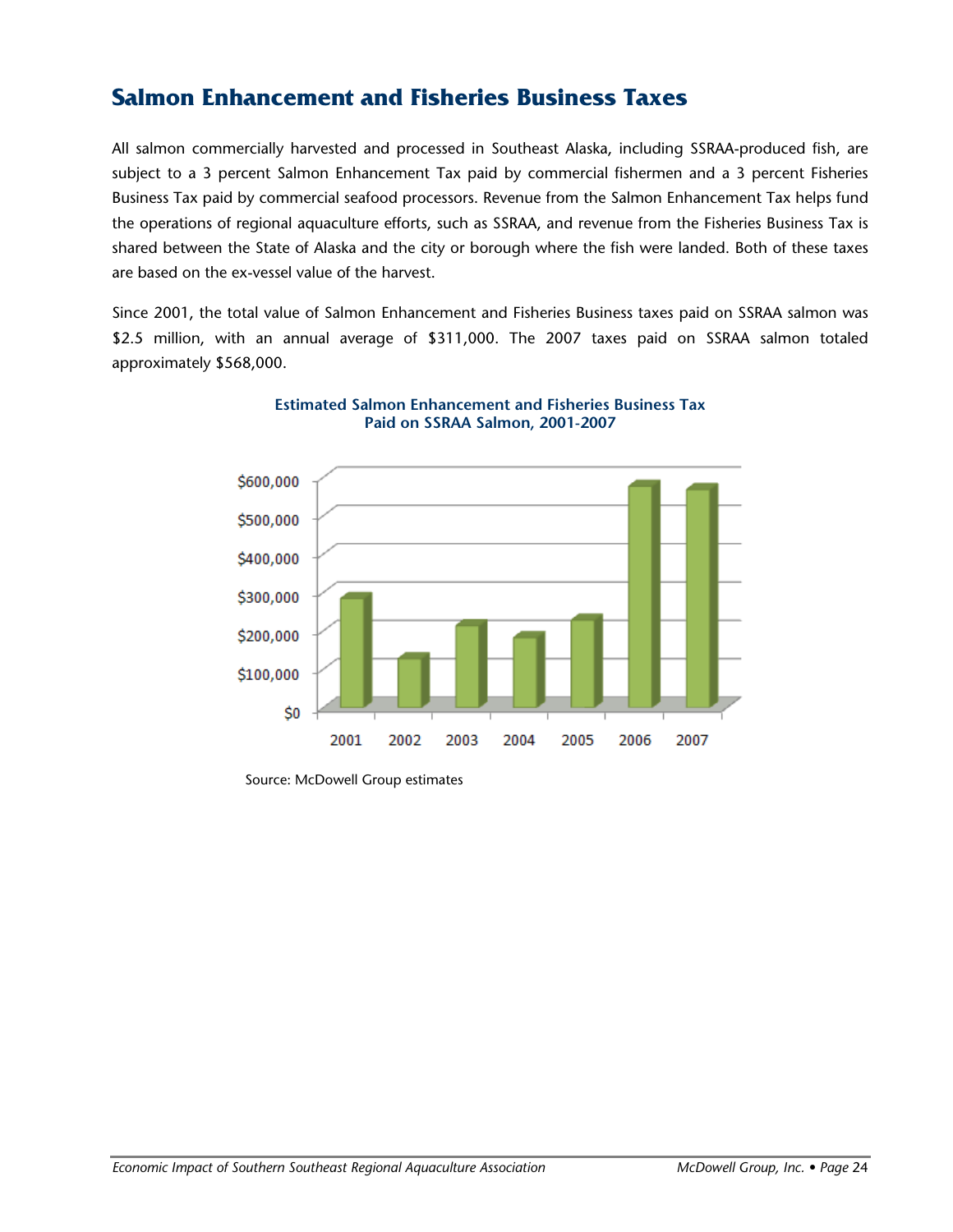Selected findings from McDowell Group's 2001 study and the current study are combined and analyzed in this section.

## **Commercial Harvest and Ex-Vessel Value**

The harvest volume of SSRAA-produced salmon fluctuated between 1990 and 2007, with peaks between 1996 and 1998 and in 2006 and 2007. These peaks are generally consistent with strong chum harvests in the broader Southeast region and likely reflect favorable ocean survival conditions for chum salmon.



**Total Pounds of SSRAA Salmon Harvested in Commercial Fisheries, 1990-2007** 

Source: McDowell Group estimates



**Total Ex-Vessel Value of SSRAA Salmon** 

Source: McDowell Group estimates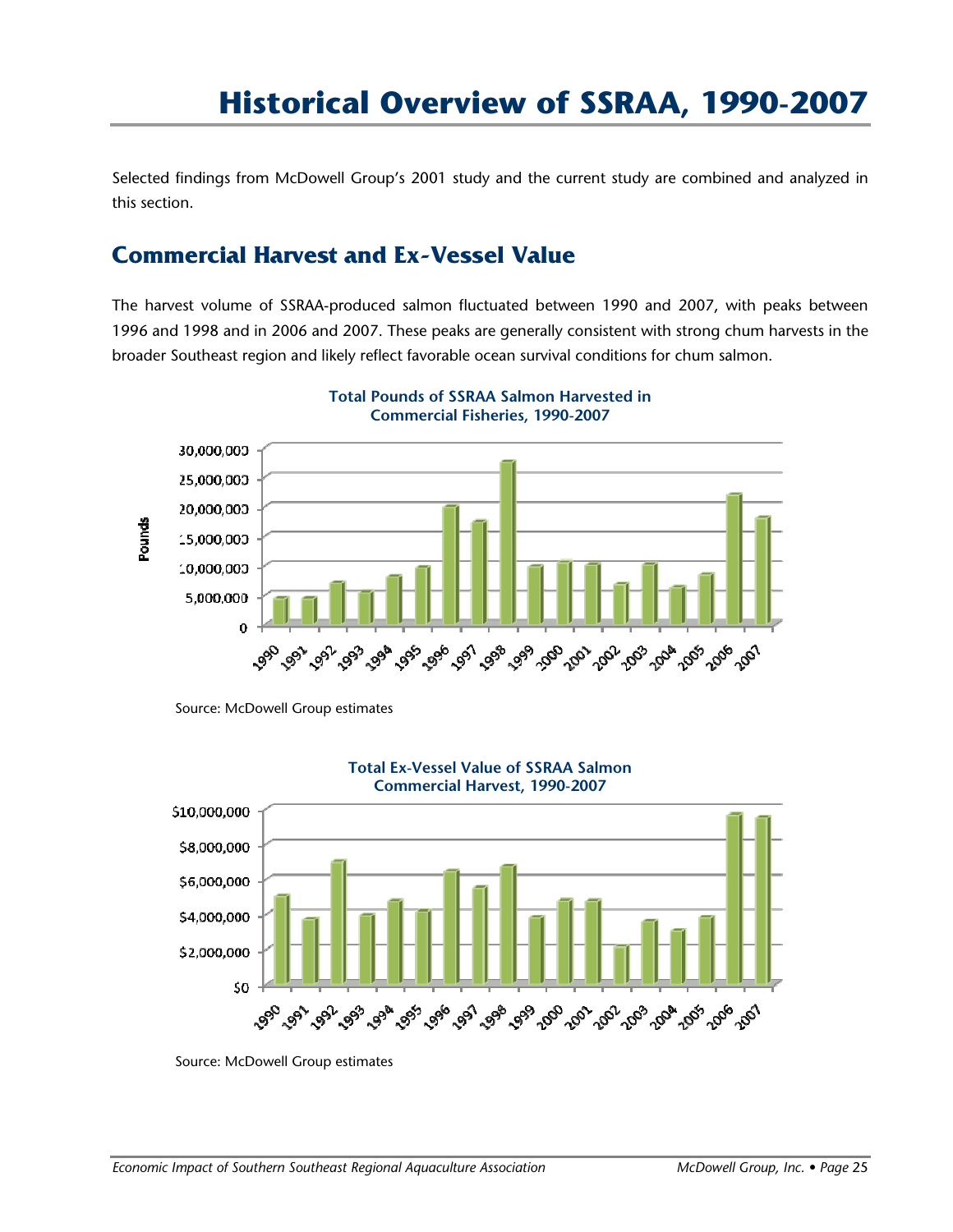Over the past two decades, SSRAA production has accounted for an increasing share of Southern Southeast's total salmon ex-vessel value. Between 2001 and 2007, SSRAA salmon averaged 23 percent of the region's total value, one and a half times the 1990-2000 average share of 13 percent. In 2006, SSRAA salmon made up 44 percent of the total regional harvest due to an abnormally low wild pink salmon return, as discussed earlier in the report. In terms of harvest volume, the percentage of the SSE total salmon harvest attributed to SSRAA fish averaged 12 percent between 2001 and 2007, compared to 9 percent between 1990 and 2000.



#### **Harvest and Ex-Vessel Value of SSRAA Salmon as a Percentage of SSE Alaska Commercial Salmon Harvest, 1990-2007**

Source: McDowell Group estimates

# **Seafood Processing**

The first wholesale value of SSRAA-produced salmon is driven by a wide variety of factors, including worldwide commodity values of salmon and the success of differentiation strategies in the marketplace.

One significant advantage of SSRAA-produced salmon is the large chum roe component. While chum roe is the most desirable of salmon roe products, farmed salmon is not a suitable or preferred source for most salmon roe products. Considering the long-term growth in salmon production, consumption and market demand (all driven higher by steadily increasing farmed salmon production), this puts chum producers in an advantageous position. The recent market diversification for chum roe (Russia, Eastern Europe) has heightened market competition for a limited product stream, with limited prospects of product substitution activity from farmed salmon production.

For seafood processors and for common-property fishermen that harvest SSRAA-produced salmon, this translates to good prospects for continued strength in chum salmon values, which are driven primarily by the roe market.